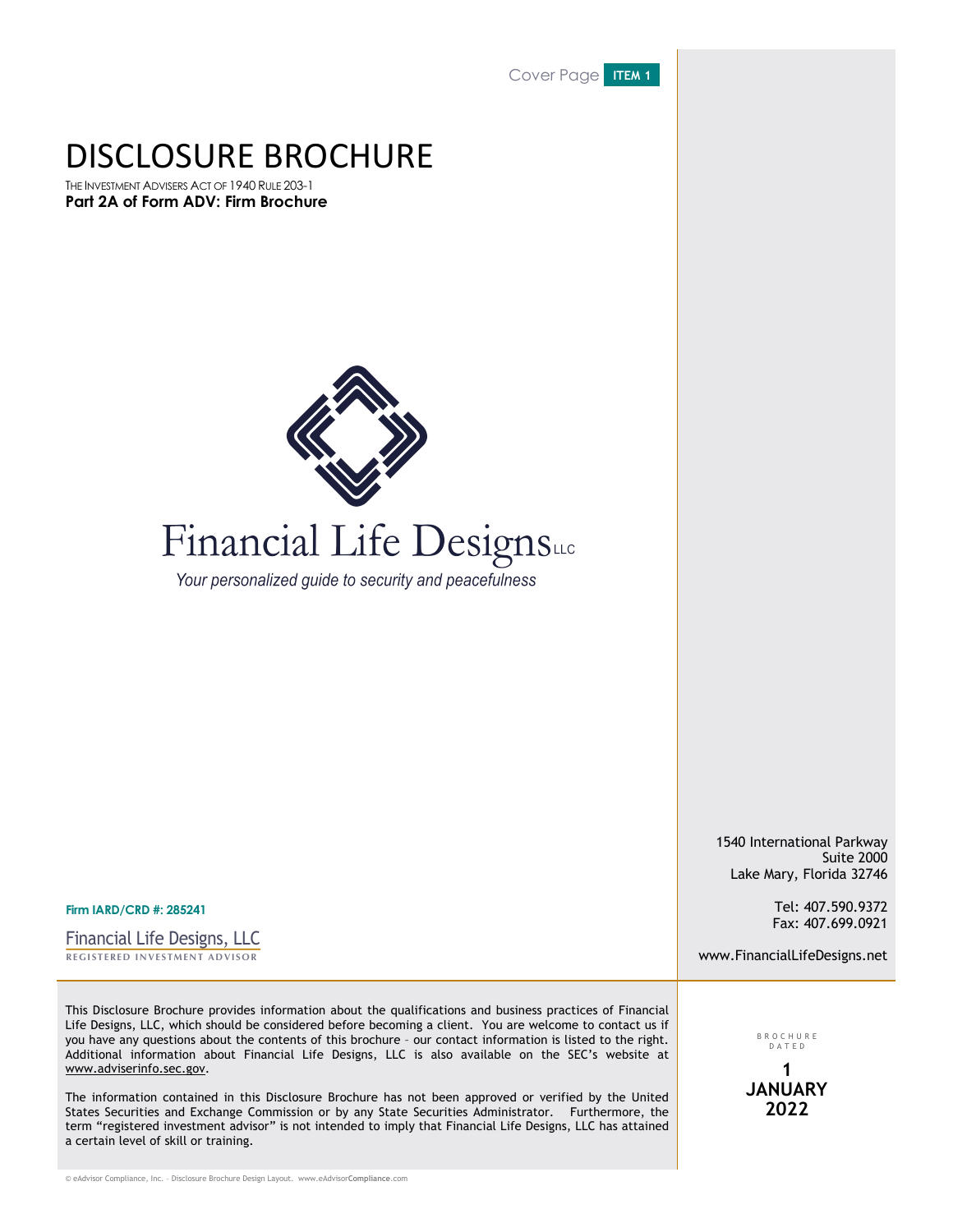

## **MATERIAL CHANGES**

There are no material changes to report. This Disclosure Brochure has been reviewed and is current as of the date indicated on the cover.

 $\mathbb{C}$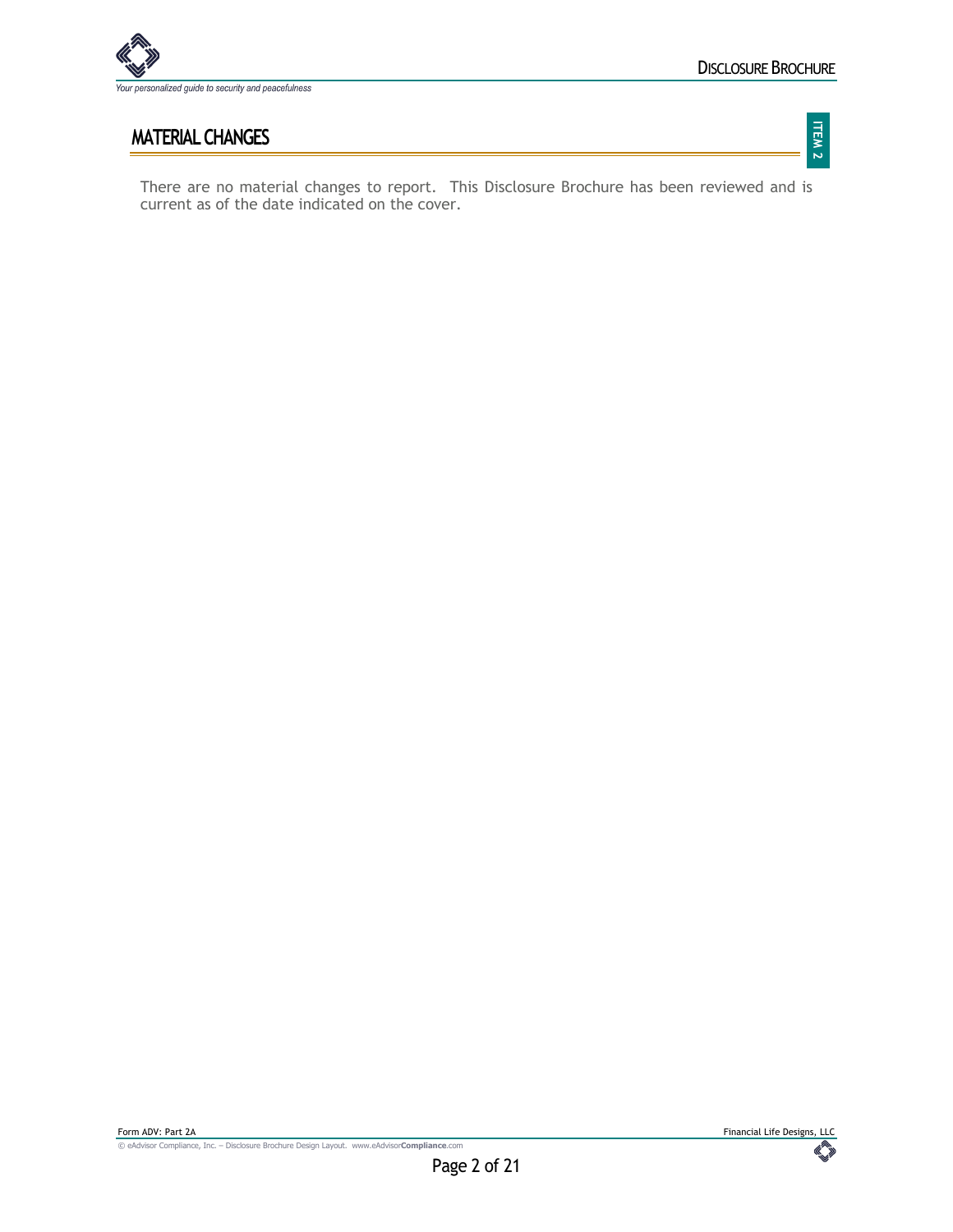

## **TABLE OF CONTENTS**

| <b>ITEM1</b>      | <b>Cover Page</b>                                                                                                                            | 1                        |
|-------------------|----------------------------------------------------------------------------------------------------------------------------------------------|--------------------------|
| <b>ITEM 2</b>     | <b>Material Changes</b>                                                                                                                      | $\overline{2}$           |
| <b>ITEM 3</b>     | <b>Table of Contents</b>                                                                                                                     | 3                        |
| ITEM <sub>4</sub> | <b>Advisory Business</b>                                                                                                                     | 4                        |
|                   | Who We Are<br>Assets Under Management<br>What We Do                                                                                          | 4<br>$\overline{4}$<br>4 |
| <b>ITEM 5</b>     | <b>Fees &amp; Compensation</b>                                                                                                               | 8                        |
|                   | <b>Financial Planning Fee</b><br>Portfolio Management Fee                                                                                    | 8<br>10                  |
| ITEM <sub>6</sub> | Performance-Based Fees & Side-By-Side Management                                                                                             | 12                       |
| <b>ITEM7</b>      | <b>Types of Clients</b>                                                                                                                      | 12                       |
| <b>ITEM 8</b>     | Methods of Analysis, Investment Strategies & Risk of Loss                                                                                    | 12                       |
|                   | Methods of Analysis<br><b>Investment Strategies</b><br>Managing Risk                                                                         | 12<br>13<br>14           |
| ITEM <sub>9</sub> | <b>Disciplinary Information</b>                                                                                                              | 14                       |
| <b>ITEM 10</b>    | Other Financial Industry Activities & Affiliations                                                                                           | 15                       |
| <b>ITEM 11</b>    | Code of Ethics, Participation or Interest in Client Transactions & Personal Trading                                                          | 15                       |
|                   | Code of Ethics<br><b>Client Transactions</b><br>Personal Trading                                                                             | 15<br>15<br>16           |
| <b>ITEM 12</b>    | <b>Brokerage Practices</b>                                                                                                                   | 16                       |
|                   | <b>Custodial Services</b><br><b>Aggregating Trade Orders</b>                                                                                 | 16<br>17                 |
| <b>ITEM 13</b>    | <b>Review of Accounts</b>                                                                                                                    | 18                       |
|                   | Portfolio Management Reviews<br><b>Financial Planning Reviews</b>                                                                            | 18<br>18                 |
| <b>ITEM 14</b>    | <b>Client Referrals &amp; Other Compensation</b>                                                                                             | 18                       |
|                   | Referral Compensation<br>Other Compensation (Indirect Benefit)<br><b>Financial Planning Compensation</b><br>Retirement Rollover Compensation | 18<br>18<br>18<br>19     |
| <b>ITEM 15</b>    | Custody                                                                                                                                      | 19                       |
|                   | Management Fee Deduction                                                                                                                     | 19                       |
| <b>ITEM 16</b>    | <b>Investment Discretion</b>                                                                                                                 | 20                       |
| <b>ITEM 17</b>    | <b>Voting Client Securities</b>                                                                                                              | 20                       |
| <b>ITEM 18</b>    | <b>Financial Information</b>                                                                                                                 | 21                       |
| <b>ITEM 19</b>    | <b>Requirements for State-Registered Advisers</b>                                                                                            | 21                       |

© eAdvisor Compliance, Inc. – Disclosure Brochure Design Layout. www.eAdvisor**Compliance**.com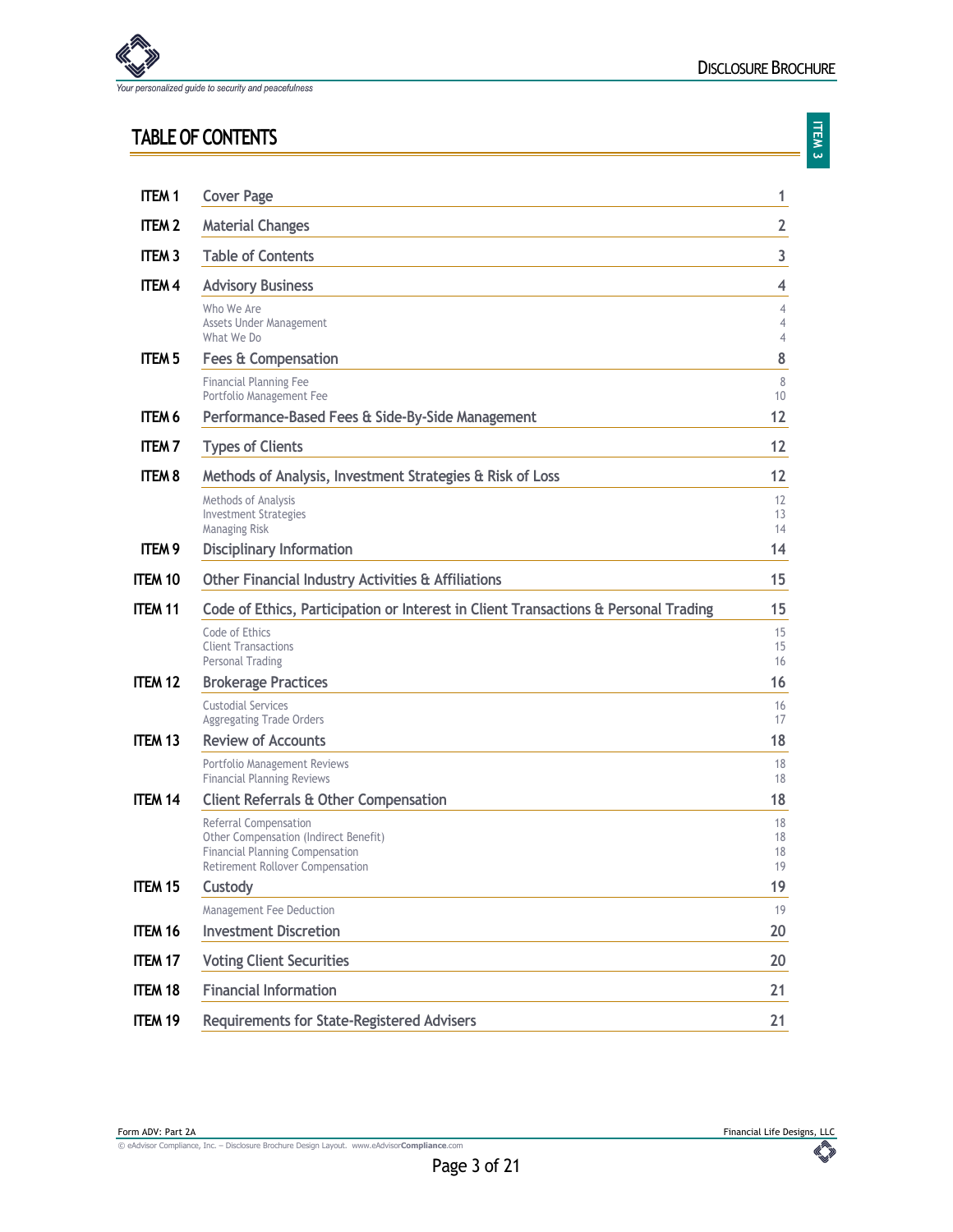

## **ADVISORY BUSINESS**

**ITEM 4**

#### **Who We Are**

**Financial Life Designs, LLC**<sup>1</sup> (hereinafter referred to as "the Company", "we", "us" and "our") is a fee-only registered investment advisor<sup>2</sup> offering financial services<sup>3</sup> designed to assist you, our client<sup>4</sup>, achieve the financial stability, security, and independence you desire.

#### **Owners**

The following persons control the Company:

| <b>Name</b>     | <b>Title</b>                               | CRD#    |
|-----------------|--------------------------------------------|---------|
| Audrey W. Jones | Managing Member & Chief Compliance Officer | 2445467 |

#### **Mission**

Our mission is to **hold in trust** your financial future as if it were our own; to be **the resource** you turn to for clear, objective, and sound financial advice; and **to guide you** as together we explore what you value and identify as your life goals to then set a course to fulfill **today's needs**, **tomorrow's dreams**, and a strategy to build a **lasting legacy** for future generations.

As your advocate, we will do everything in our power to **keep you focused** on where you want to go, **offer advice** on how best to get there, and continually remind you of the importance of **maintaining a disciplined financial strategy** to realize your dreams.

#### **Assets Under Management**

As of January 1, 2022, our assets under management totaled:

|  | \$34,441,656 |
|--|--------------|
|--|--------------|

#### **What We Do**

We provide **financial solutions** that stress the importance of you making fiscally responsible decisions and disciplined economic choices in your personal life so we can effectively help you achieve your monetary goals.

**Focus of all our advice begins with financial planning** to identify your standards of living and quality of life expectations. We will accomplish this through an initial Discovery Meeting where we will review the financial documents we asked you to bring for discussion. Together

<sup>1</sup> Financial Life Designs was founded in March of 2010 by Audrey W. Jones to brand and market herself as a financial planner. In February of 2015, Financial Life Designs was organized as a Florida Limited Liability Company. In October of 2016, Financial Life Designs, LLC became licensed as an advisory firm.

<sup>&</sup>lt;sup>2</sup> The term "registered investment advisor" is not intended to imply that Financial Life Designs, LLC has attained a certain level of skill or training. It is used strictly to reference the fact that we are "Registered" as an "Investment Advisor" with the Florida Office of Financial Regulation – and with such other regulatory agencies that may have limited regulatory jurisdiction over our business practices.

<sup>3</sup> Financial Life Designs, LLC is a **fiduciary**, as defined within the meaning of Title I of the Employer Retirement Income Security Act of 1974 ("ERISA") and/or as defined under the Internal Revenue Code of 1986 (the "Code") for **any financial services provided to a client who is**: (i) a plan participant or beneficiary of a retirement plan subject to ERISA or as described under the Code; or (ii) the beneficial owner of an Individual Retirement Account ("IRA").

<sup>4</sup> A client could be an individual and their family members, a foundation or endowment, a charitable organization, a corporation and/or small business, a trust, a guardianship, an estate, or any other type of entity to which we choose to give investment advice.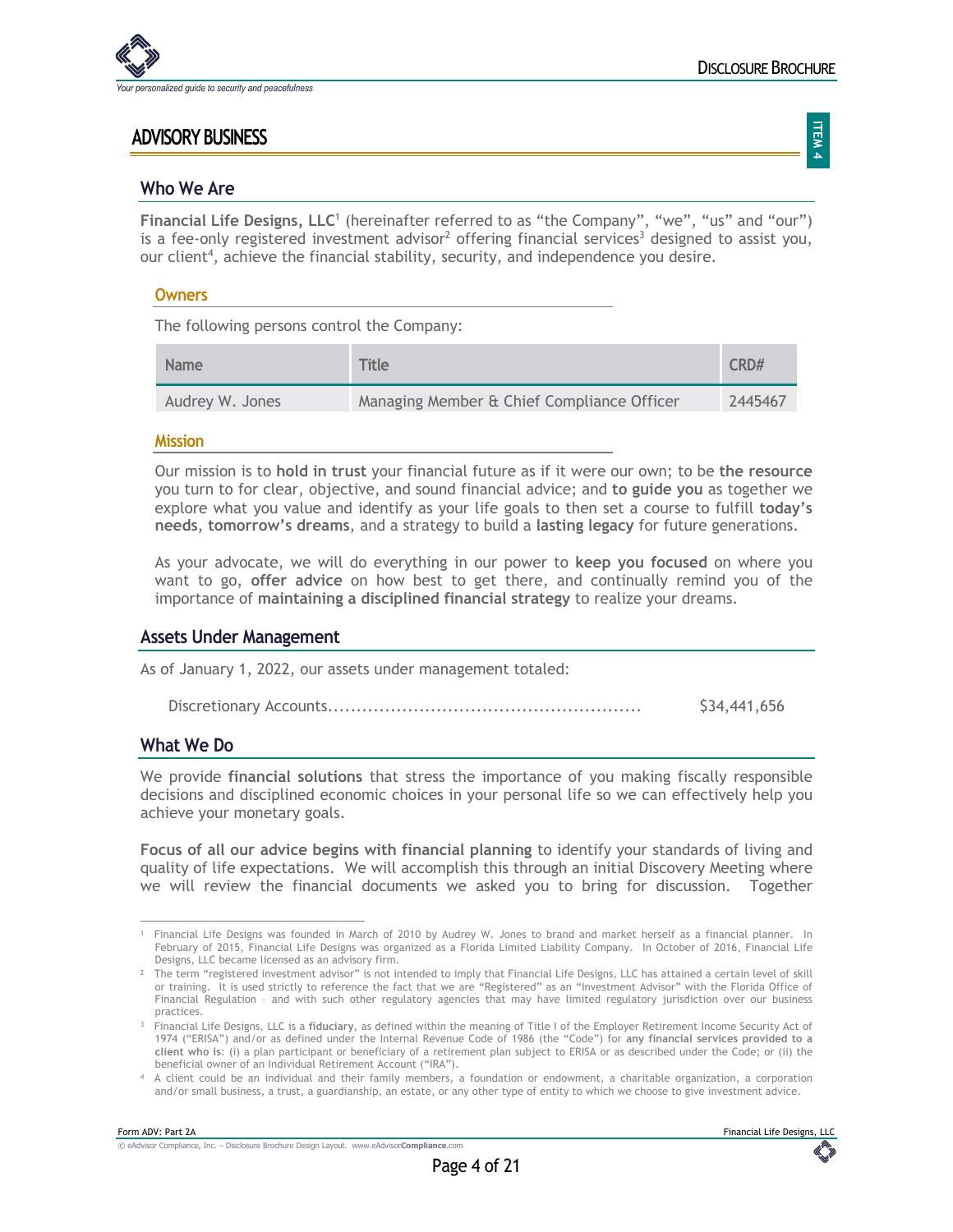

questions will be asked, information shared, and an evaluation made as to whether we should move to the next step. During the meeting, we will:

- $\triangle$  Learn about your core values and guiding principles
- $\triangle$  Seek to understand your financial concerns and how you have been addressing them
- $\triangleq$  Discover your financial objectives and what success looks like for you
- v Create an internal profile consisting of your concerns, objectives, relationships, values, interests, assets, professional advisors and process preferences

Moving forward from the Discovery Meeting, should you choose to engage us for our advisory services, we will begin the process of identifying your life goals (i.e., core values, family, monetary needs, future plans, etc.). The best advice we could offer you is that success, achievement, and contentment in life have little to do with personal wealth but are instead related to your life goals. We will make every effort to embrace these life goals and develop economic solutions that reflect how **you** define true wealth -- not us. Our services include:

#### **Financial Planning**

Financial planning is an essential tool to help navigate unexpected events with the ultimate goal of providing the confidence and security necessary during both the working years (wealth accumulation) and retirement years (wealth distribution) of your life. However, such planning requires a lifetime commitment, not only from you but from us as well, your Financial Planner.

#### **What is a Financial Plan?**

Financial planning is an evaluation of the investment and financial options available to you based upon your defined life goals and choices. A well-designed plan is a step-by-step process intended to identify and clarify purpose, personal and family core values, needs, and priorities to align your financial decisions with your goals in all areas of your life and business. Planning includes:

- **1.** Arriving at a series of decisions and action items based on current and future financial circumstances and defined goals and objectives;
- **2.** Projecting the consequences of these decisions for you in the form of an economic plan – **a working blueprint**; and,
- **3.** Implementing the protocols outlined in the plan to achieve the plan objectives.

Once complete, the financial plan, or working blueprint, becomes the benchmark that is used to help us evaluate where you are in achieving your financial goals, needs, and objectives.

#### **Financial Planning Composition**

All forms of financial planning are a mutually defined review, analysis and evaluation of your personal financial needs and goals. In general, our financial planning may encompass one or more of the following areas of financial need as communicated by you:

 $\triangleq$  Identify and clarify personal and family core values, mission, vision, and goals.

 $\triangleq$  Preparation of the financial plan, which encompasses your:

- Current financial situation.
- Liquidity and asset preservation needs.
- Wealth accumulation and growth.
- Wealth distribution and transfer.

More specifically planning may include, but is not limited to, the following modules: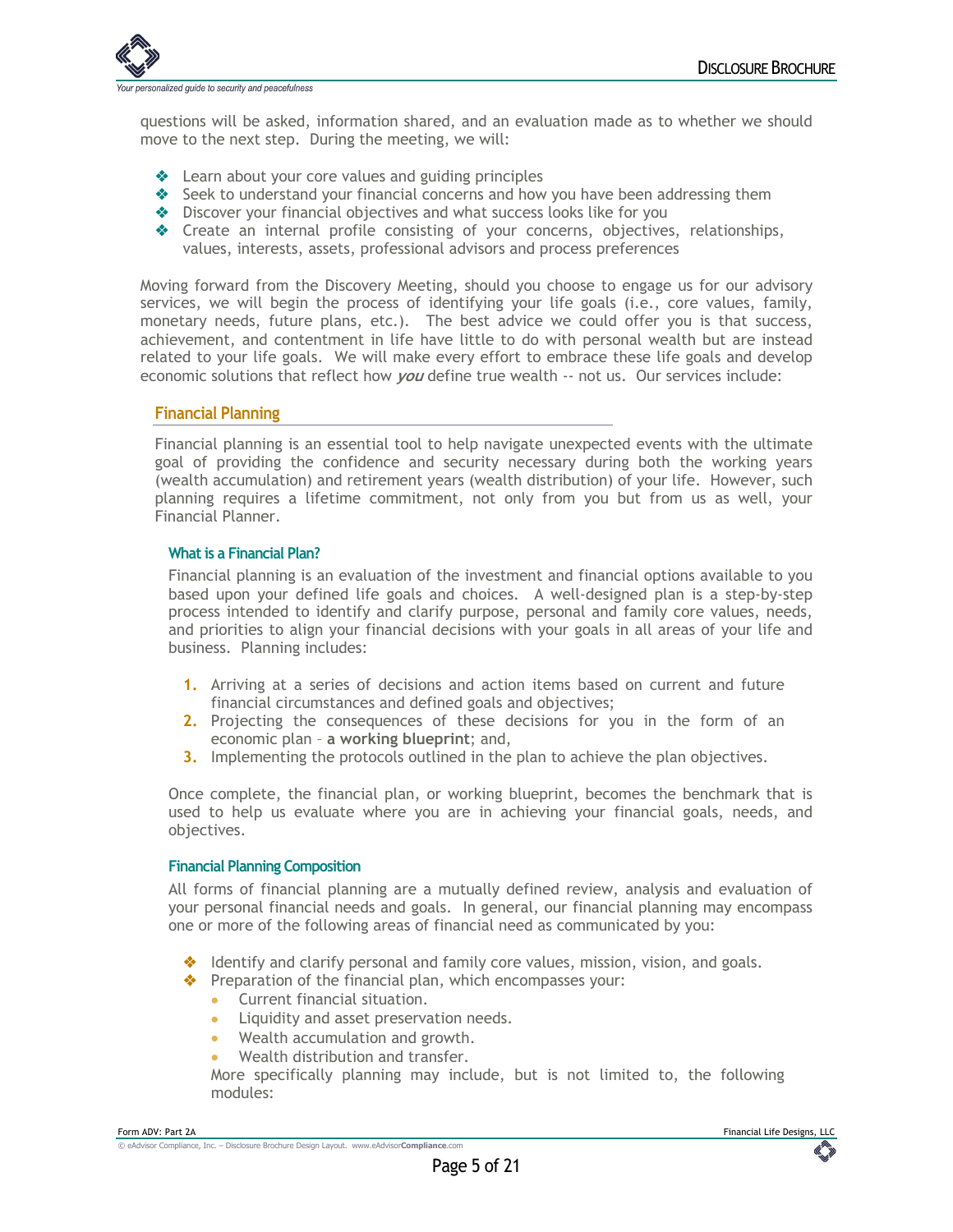nalized quide to security and peacefulness

- Financial Statements Cash Flow and Balance Sheet.
- Savings and Emergency Reserves.
- Asset Allocation and Investment Portfolio Analysis.
- Potential Income Tax consequences in collaboration with your tax advisor.
- Risk Management and Insurance Analysis.
- Retirement Income Analysis.
- Long-Term Healthcare.
- Estate and Family Legacy Planning.
- Business Succession Planning.
- Outline of recommendations, strategies, solutions and resources.
- Prioritizing and implementing the written action plan.
- $\triangleq$  Investment consultations that allow us to create and implement a customized investment strategy tailored to your long-term investment goals.
	- Prepare a professional investment proposal that can include a written Investment Policy Statement ("IPS"), if requested.
	- Access to our open-architecture platform with a variety of investment management solutions.
- Facilitate meetings with you and/or advisors or specialists within our professional network.
- Coordinate and facilitate meetings with family members, business associates, partners or other key individuals to assist with implementing your action plan.

#### **Preparing the Financial Plan**

In the development of your unique plan we will follow the **six (6) step Financial Planning Practice Standards** process established by the Certified Financial Planner Board of Standards, Inc. These steps are defined as follows:

#### **Step 1: Establish and define a mutual relationship.**

The first step is to conduct an introductory Discovery Meeting. During this meeting we will learn about each other and whether we can work together to achieve your financial objectives. We will listen as you share your needs, concerns, priorities, and what success looks like for you. We will in-turn, share how we can help you meet your stated personal and financial objectives, and the responsibilities we have as a fiduciary to guide you on this journey. In the end, we will explain the cost of completing the desired financial planning service for you to decide whether you want to move forward with the next step in the planning process.

#### **Step 2: Gathering data and determining goals and objectives.**

In the second step of the planning process, we learn about you and what you want to achieve. This is accomplished through personal interviews and questionnaires<sup>5</sup>, which are designed to address your unique financial planning needs. You will have the opportunity to prioritize objectives and to remove from the process any areas that are not applicable to your circumstances. **The time we invest listening and catering to your wants and needs is critical for developing a strong financial planning foundation**.

<sup>&</sup>lt;sup>5</sup> The information we gather from you through personal interviews and questionnaires is vital for us to effectively advise you on your unique financial needs and help you plan for your future. Electing to dismiss certain requested documents or respond to questions with limited input can put us at a disadvantage and handicap our ability to successfully meet your financial expectations. Therefore, if you want the best advice we can offer in designing a financial plan or with any portfolio management, you should make every effort to provide us with detailed personal information and be as accurate with your responses as you possibly can.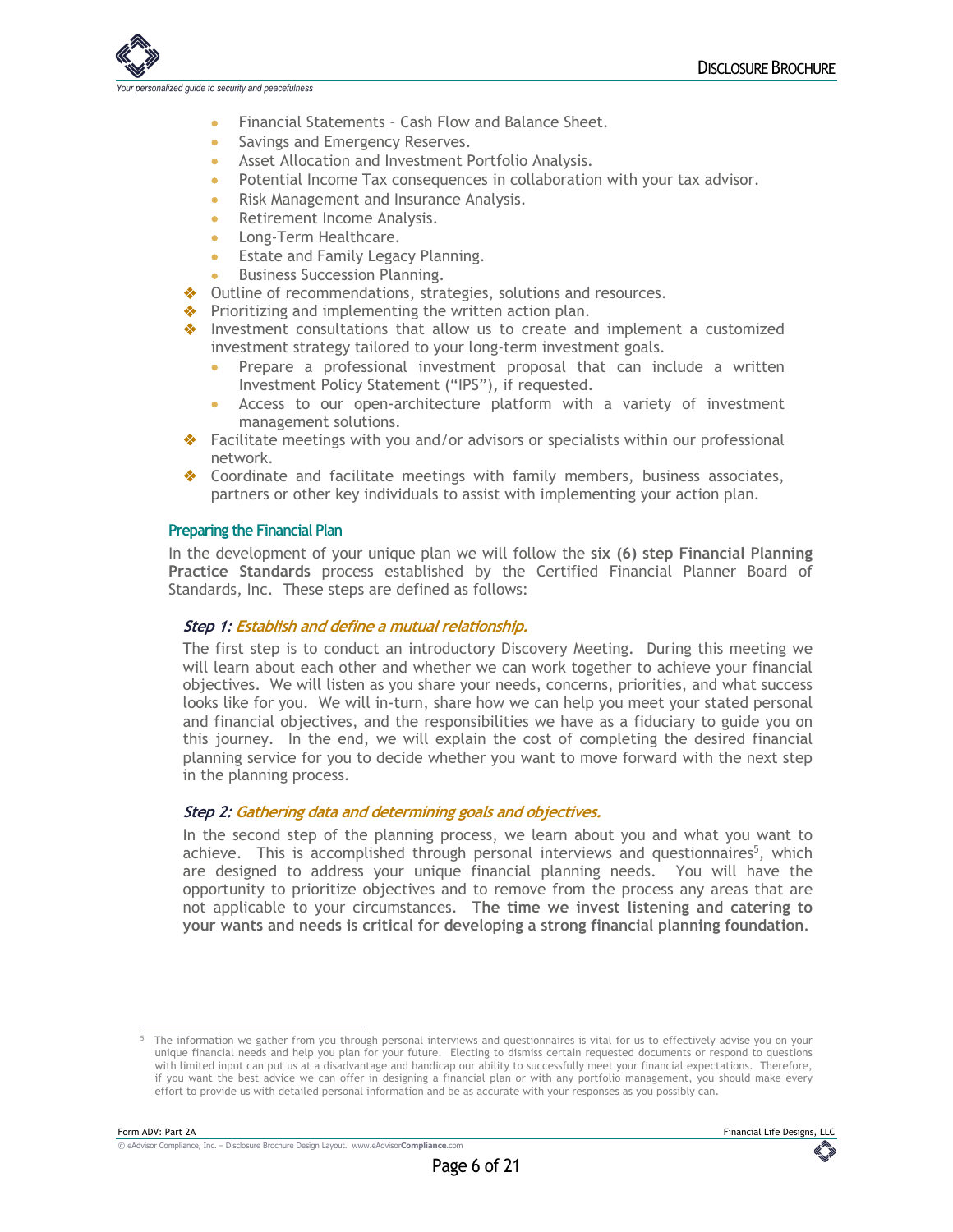

#### **Step 3: Analyze and evaluate your financial status.**

In this third step, we analyze the information you provided to determine your current financial situation and what you should do to meet your goals. Depending on the services you requested, this might include analyzing: (i) your assets, liabilities and cash flow; (ii) your current insurance coverage and investments; and, (iii) your tax strategies and estate planning documents.

#### **Step 4: Develop and present financial planning recommendations and/or alternatives.**

Once the analysis has been completed, we begin formally documenting your goals and objectives. We define the plan as a road map (a series of blueprints) designed to take you from where you currently are financially, to where you want to be at some point in the future. This is the creative portion of the process. There are usually several ways to accomplish a given goal. The objective, however, is to integrate financial instruments and strategies into a plan that you will be comfortable executing. In some cases, the drafting of the plan reveals the need for us to help you reconcile the gap between your expectations and your financial realities. Once a viable plan has been drafted, it is presented to you and reviewed. The draft and review process may be repeated until you are satisfied with the financial plan or the scope of work has been completed. There may be additional costs for you to implement your plan under steps 5 and 6. **You have the choice to allow us to implement your financial plan or you can use another outside professional**.

#### **Step 5: Implement the planning recommendations.**

A financial plan is of limited value if it is not put into action. Accordingly, we assist you with implementing<sup>6</sup> the plan. The action plan schedule provides you with a list of tasks and deadlines designed to ensure that **you put your plan into action**. The following are some examples of implementation:

- $\cdot$  Drafting of appropriate estate documents (performed in conjunction with an estate attorney).
- $\cdot$  Purchase of various insurance policies (provided by an independent insurance agent).
- $\cdot$  Investment advisory services that include preparation of an IPS and implementation of your asset allocation strategy (performed by us, or another investment adviser/broker-dealer of your choice).
- $\cdot$  Ongoing income tax planning (performed in conjunction with independent Certified Public Accountant or tax accountant).

#### **Step 6: Monitor the planning recommendations.**

Once the plan has been built and the recommendations have been implemented it is critical that these recommendations be monitored on a continuing basis to ensure that they remain consistent with your financial parameters. **Material changes in your personal circumstances, the general economy, changes in the way you want your investments allocated, or tax law changes are some of the reasons why the recommendations should be reviewed periodically and possibly adjusted**.

For information on our fees for financial planning, see "Financial Planning Fee" under Item 5, "**Fees & Compensation.**"

Implementing the recommendations made in a financial plan often requires consultation or coordination with one or more outside professionals (*e.g*. attorneys, CPAs, insurance agents, and securities representatives). All personal and private information received from you will be kept entirely confidential, not only by us, but by the outside professionals as well. Your confidential information will be disclosed to third parties only with your consent or as may be permitted or required by law.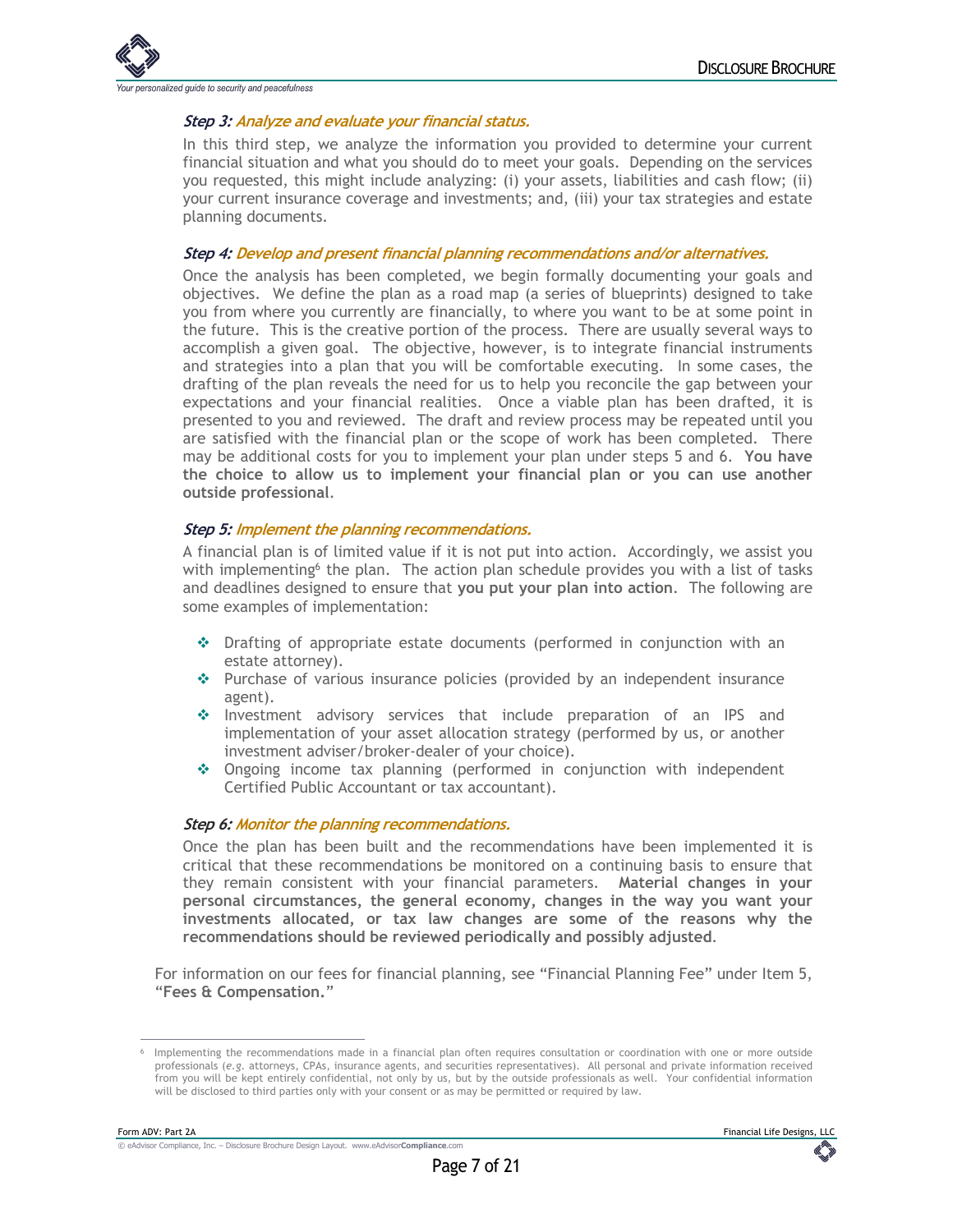

**Portfolio Management**

Our portfolio management strategies focus on designing and managing a diversified allocation of equity ("stock") positions, Investment Company ("mutual funds") products, Exchange-Traded Funds ("ETFs"), along with a mix of fixed-income/debt ("bond") instruments to achieve the best return on your investment capital<sup>7</sup>.

Information regarding our management fee structure is disclosed under "Portfolio Management Fee" in Item 5, "**Fees & Compensation**" and further description of our investment strategies under Item 8, "**Methods of Analysis, Investment Strategies & Risk of Loss**".

## **FEES & COMPENSATION**

**ITEM 5**

#### **Financial Planning Fee**

#### **Discovery Meeting**

Depending on prior conversations before we schedule the initial Discovery Meeting to review the financial documents requested you bring for discussion, we will inform you on whether we will bill you for our time. Such fee will be **a fixed fee not to exceed \$500**. The objectives we strive to accomplish with you during this meeting are to:

- **Diagnose your current financial need;**
- \* Address your financial concerns and answer your questions on how we can assist you;
- ◆ Recommend financial resolutions aimed at lowering costs, reducing risks, increasing expected returns, and/or increasing tax efficiency to improve the likelihood of successfully achieving your goal; and,
- $\triangle$  Explain the benefits of financial planning and how a comprehensive evaluation of wealth management needs is beneficial beyond just managing your investable assets.

Should a fee be negotiated prior to the Discovery Meeting, such fee will be due at the end of the session. If additional planning is requested, we will reduce the cost of the financial planning engagement by the amount of the fee paid.

If you wish no further interaction with us, you will be responsible for implementing any recommendations coming out of the Discovery Meeting. Once this session is over, all financial planning services will have been concluded and we are not responsible to implement the advice or for any on-going supervision, monitoring, and/or reporting.

#### **Planning Engagements**

#### **Comprehensive Financial Plans**

Comprehensive financial planning is a mutually defined planning project offered for **a flat fee ranging from \$3,000 to \$10,000** for the initial engagement. The fee will be fully disclosed in a Financial Planning Agreement, which will include the cost<sup>8</sup> to review your

<sup>7</sup> You may, at any time, impose restrictions **in writing** on the securities we may recommend (i.e., limit the types/amounts of particular securities purchased for your account, etc.).

<sup>8</sup> Rarely will a fee exceed those costs outlined in the Agreement. However, there can be instances where we did not contract with you to perform a particular task and therefore merit notifying you of the additional cost prior to beginning such services.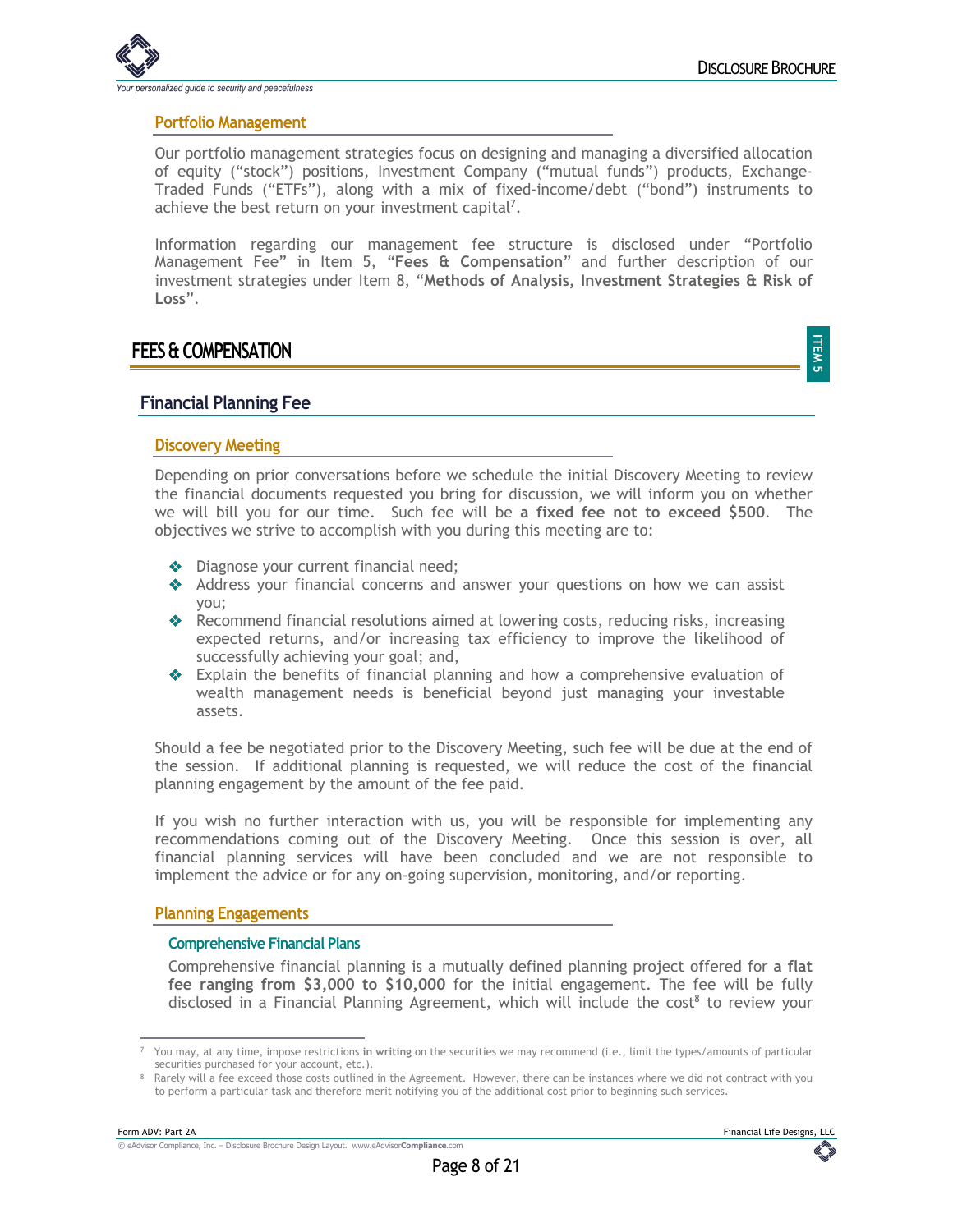

financial information and prepare the comprehensive financial plan. Fees may be significantly **reduced, or waived, if we manage over \$250,000 of your portfolio account**.

We have the option to:

- 1. Require full payment up-front<sup>9</sup>; or,
- **2.** Require one-half the fee be paid at the time the Agreement is signed, with the remaining balance due upon completion of the financial plan.

#### **Modular Plans**

If you desire only modular planning – review, analysis and evaluation of a core area of financial need – the fee will be billed at our **hourly rate not to exceed \$500**10. All fees will be completely itemized in a billing statement to you, or as otherwise predetermined in a proposal, engagement letter and/or by retainer.

#### **Annual Review**

It is important to note that any **planning is dynamic – never static.** It therefore must be periodically re-evaluated. A financial plan is a roadmap that is only as good as how well it reflects your current financial position to then guide you on a clear path to a future financial situation. **Changing circumstances in your life often necessitate annual reviews designed to systematically address these unexpected diversions and continually keep you on the right road towards your future financial destination**.

#### **Annual Review**

Once the initial comprehensive financial planning service has been completed, we will establish future "Annual Review" dates if you choose to continue as a financial planning client or you are a Portfolio Management client with on-going financial planning services. The Annual Reviews generally occur **after the first anniversary** and will be used to review and make adjustments, if necessary, to the financial plan. Together we will set the calendar dates for your future reviews; inasmuch, an Annual Review may consist of three or four visits during the calendar year.

#### **Annual Review Fee**

The annual review fee is **\$3,000 annually**. This fee will be billed at the beginning of each calendar quarter (\$750 per quarter) **starting with the first calendar quarter after the anniversary** of when the financial plan was completed. However, **if you have experienced significant change in your life circumstances since the date of your previously prepared plan, the fee may be higher**.

**We reserve the option to waive our annual review fee if we are currently managing your investments.** If we are **not managing** your investment portfolio and you want us to review your comprehensive financial plan, we will notify you of the cost to perform the desired work before commencing with any planning.

<sup>&</sup>lt;sup>9</sup> The recommendations made in a financial plan are generally completed within 30 to 45 days from you signing the Agreement. However, implementing the plan using outside professionals (i.e., attorneys, CPAs, etc...) may require additional time that is out of our control. Therefore, when we refer to the completion of the financial plan, we are referring to us (you and us) finalizing your financial benchmarks/objectives before approaching any outside professional.

<sup>10</sup> For a modular plan, we require a minimum of two hours of time to consult with you on the personal and financial needs you may have.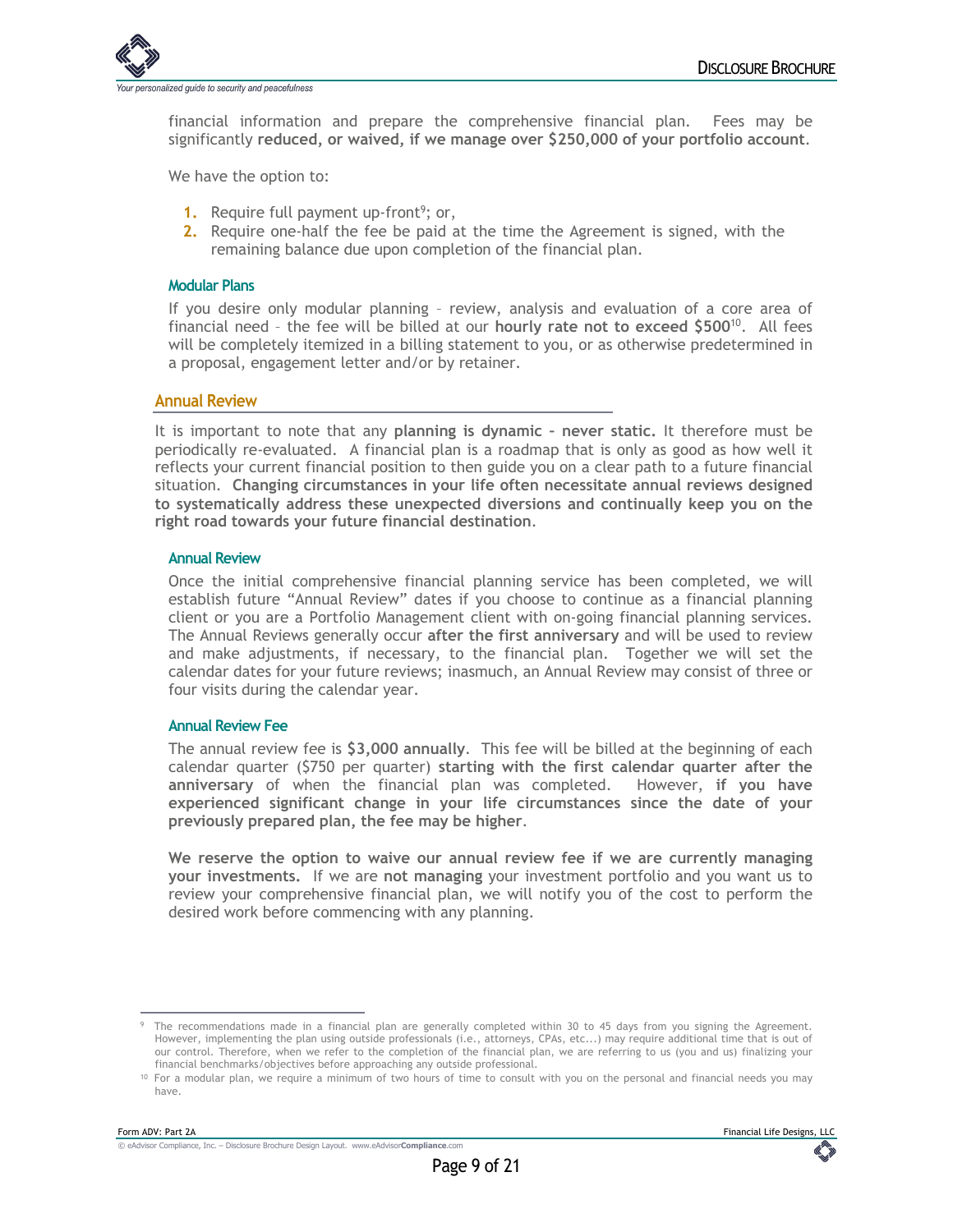

#### **Termination of Financial Planning Services**

#### **Comprehensive or Modular Planning Termination**

You can terminate the Financial Planning Agreement at any time prior to the presentation of any final planning documents. We will be compensated through the date of termination for time spent in design of such financial documents at the hourly rate agreed to in the Agreement. If you have prepaid any fees, such un-earned fees will be returned on a prorata basis. **Once the financial plan has been completed and presented to you, termination of the Financial Planning Agreement is no longer an option**.

#### **Annual Review Termination**

Annual Review services can be terminated at any time.

#### **Portfolio Management Fee**

Portfolio management services are provided on an **asset-based fee** arrangement. The management fee will be calculated based on the **aggregate market value** of your portfolio account(s) on the last business day of the previous calendar quarter **multiplied by one-fourth** the corresponding annual percentage rate (i.e.,  $1.40\%/4 = 0.35\%$ ).

We retain **discretion to negotiate the management fee within each tier** on a client-by-client basis depending on the size, complexity, and nature of the portfolio managed. In addition, as your portfolio value exceeds each tier level, either through additional deposits or asset growth, a fee break will occur. The tier breaks are as follows:

| <b>Portfolio Value</b> | <b>Annual Fee</b><br>Rate<br>Not to Exceed |
|------------------------|--------------------------------------------|
|                        | 1.50%                                      |
|                        | 1.25%                                      |
|                        | 1.00%                                      |
|                        | 0.75%                                      |

We generally require a minimum initial investment of **\$250,000** to open a managed account; however, we retain the right to **waive or reduce** this minimum if we feel circumstances are warranted.

#### **Protocols for Portfolio Management**

The following protocols establish how we handle our portfolio management accounts and what you should expect when it comes to: (i) managing your account; (ii) your bill for investment services; (iii) deposits and withdrawals of funds; and (iv) other fees charged to your account(s).

#### **Discretion**

We will establish discretionary trading authority on all management accounts to execute securities transactions without your prior consent or advice.

You may, at any time however, impose restrictions, **in writing**, on our discretionary authority (i.e., limit the types/amounts of particular securities purchased for your account, etc.).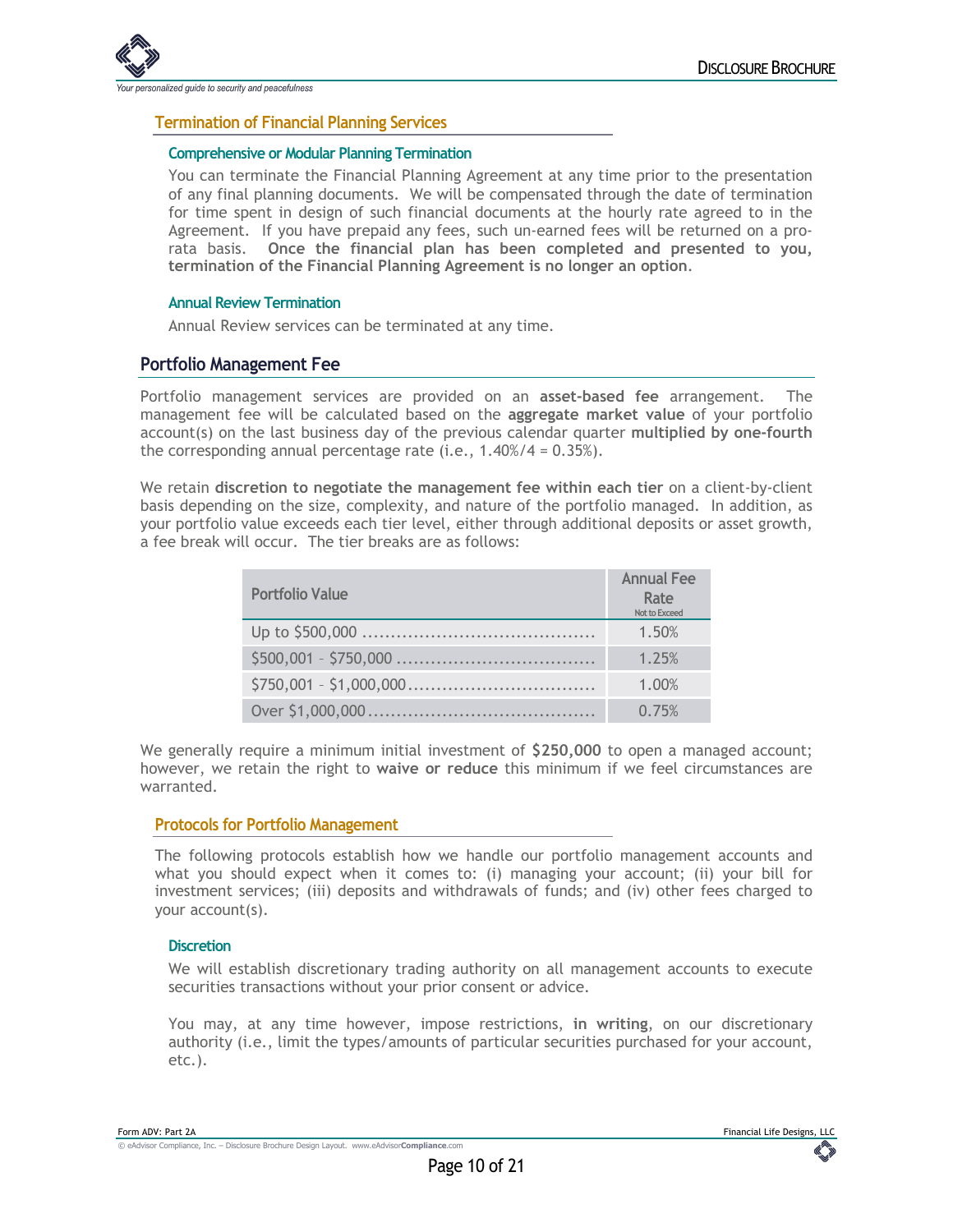

#### **Billing**

Your account will be **billed quarterly in advance** based on the aggregate, fair market value of your portfolio and where it **falls within our tiered** fee schedule. For **new managed** accounts opened in mid-quarter, our fee will be based upon **a pro-rated calculation of your assets to be managed** for the current quarterly period. We **do not make partial refunds** of our quarterly fee for withdrawals you make during a calendar quarter.

Advisory fees will be deducted first from any money market funds or cash balances. If such assets are insufficient to satisfy payment of such fees, a portion of the account assets will be liquidated to cover the fees.

#### **Fee Exclusions**

The above fees for all of our portfolio management services are exclusive of any charges imposed by the custodial firm who has custody of your account; including, but not limited to: (i) any Exchange/SEC fees; (ii) certain transfer taxes; (iii) service or account charges, such as, postage/handling fees, electronic fund and wire transfer fees, auction fees, debit balances, margin interest, certain odd-lot differentials and mutual fund short-term redemption fees; and (iv) brokerage and execution costs associated with securities held in your managed account. There can also be other fees charged to your account that are unaffiliated with our management services.

In addition, all fees paid to us for portfolio management services are separate from any fees and expenses charged on mutual fund shares by the Investment Company or by the investment advisor managing the mutual fund portfolios. These expenses generally include management fees and various fund expense, such as 12b-1 fees. Redemption fees, account fees, purchase fees, contingent deferred sales charges, and other sales load charges may occur but are the exception within managed accounts at institutional custodians. A complete explanation of these expenses charged by the mutual funds/ETFs is contained in each mutual fund's or ETF's prospectus. You are encouraged to carefully read the fund prospectus.

For more information on the custodial firm that we will recommend to custody your portfolio accounts, see Item 12, "**Brokerage Practices**".

#### **Termination of Portfolio Management Services**

To terminate our portfolio management services, either party (you or us), by **written notification to the other party**, may terminate the Investment Advisory Agreement at any time, provided such written notification is received **at least 30 days** prior to the date of termination (i.e.; To terminate services on October  $1<sup>st</sup>$ , a request for termination should be received in our office by September  $1<sup>st</sup>$ .). Such written notification should include the date the termination will go into effect along with any final instructions on the account (i.e., liquidate the account, finalize all transactions and/or cease all investment activity).

In the event termination does not fall on the first/last day of a calendar quarter, **you shall be entitled to a pro-rated refund** of the prepaid quarterly management fee based upon the number of days remaining in the quarter after the termination notice goes into effect. **Once the termination of investment advisory services has been implemented, neither party has any obligation to the other** – we no longer earn management fees or give investment advice and you become responsible for making your own investment decisions.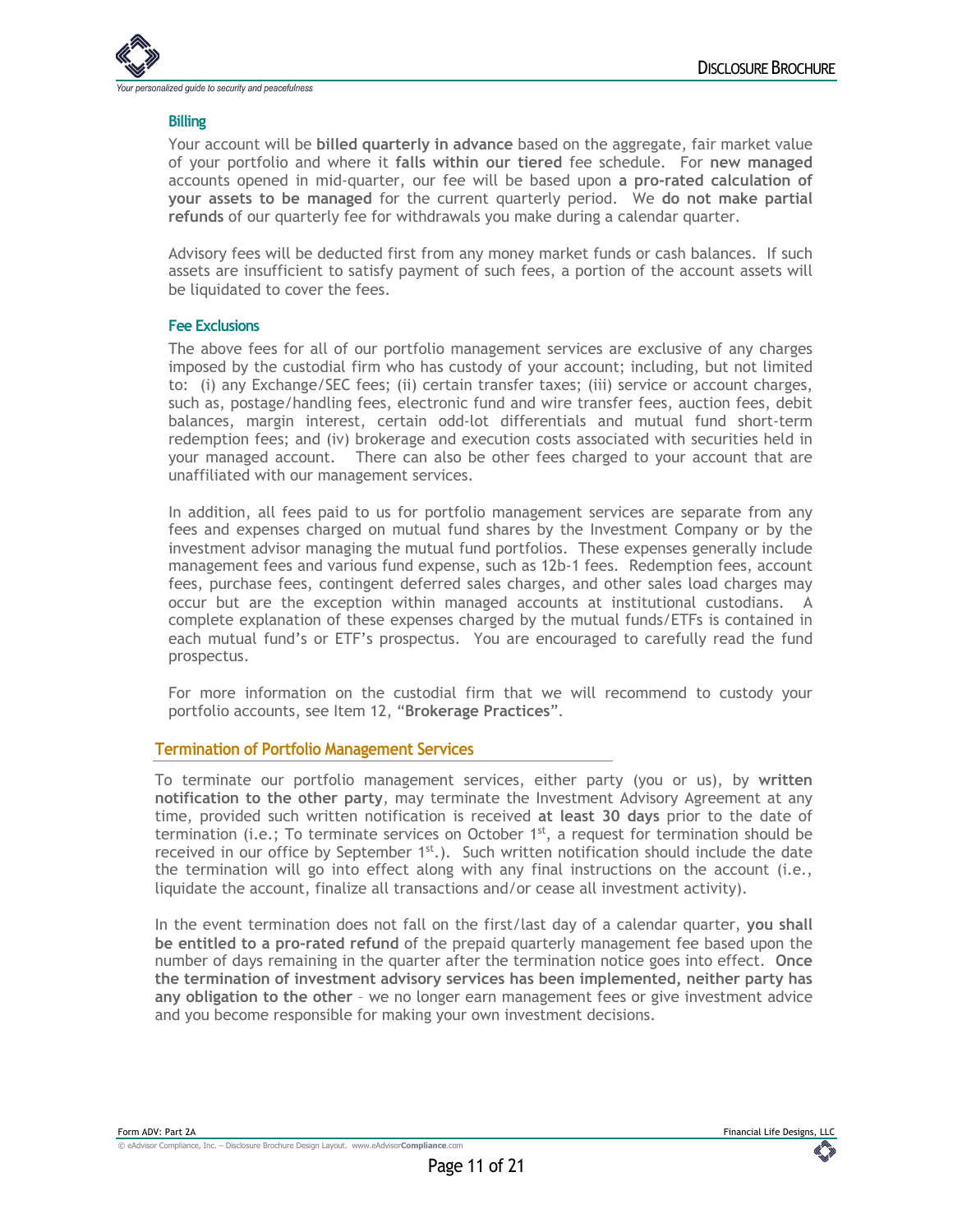

**ITEM 7**

**ITEM 8**

## **PERFORMANCE-BASED FEES & SIDE-BY-SIDE MANAGEMENT**

We do not charge fees based on a share of capital gains or the capital appreciation of the assets held in your accounts.

## **TYPES OF CLIENTS**

The types of clients we offer advisory services to are described above under "Who We Are" in the Item 4, the "**Advisory Business**" section. Our minimum account size for portfolio management is disclosed above under "Portfolio Management Fee" in Item 5, the "**Fees & Compensation**" section of this Brochure.

## **METHODS OF ANALYSIS, INVESTMENT STRATEGIES & RISK OF LOSS**

Our portfolio management services are designed to build long-term wealth while maintaining risk tolerance levels acceptable to you. We combine your financial needs and investment objectives, time horizon, and risk tolerance to yield an effective investment strategy. Your portfolio is then tailored to these unique investment parameters using equity ("stock") positions, Investment Company ("mutual funds") products, Exchange-Traded Funds ("ETFs"), along with a mix of fixed-income/debt ("bond") instruments to achieve a solid risk-adjusted rate of return.

#### **Methods of Analysis**

In analyzing securities to develop an efficient asset allocation portfolio, we will use a combination of analysis techniques to gather information and to guide us in our management decisions.

#### **Fundamental Analysis**

Fundamental analysis considers: efficiency ratios, growth rates, enterprise value, economic conditions, earnings, cash flow, book value projections, industry outlook, politics (as it relates to investments), historical data, price-earnings ratios, dividends, general level of interest rates, company management, debt ratios and tax benefits.

**RISKS** – Fundamental analysis places greater value on the long-term financial structure and health of a company, which may have little to no bearing on what is actually happening in the market place. Investing in companies with sound financial data/strength and a history of health returns can be a good long-term investment to hold in your portfolio; however, such fundamental data does not always correlate to the trading value of the stock on the exchanges. In the short-term, the stock can decrease in value as investors trade in other market sectors.

#### **Technical Analysis**

Technical analysis utilizes current and historical pricing information to help us identify trends in the broader domestic and foreign equity and fixed income markets, and in the underlying assets themselves. This may involve the use of various technical indicators, such as moving averages and trend-lines, among others.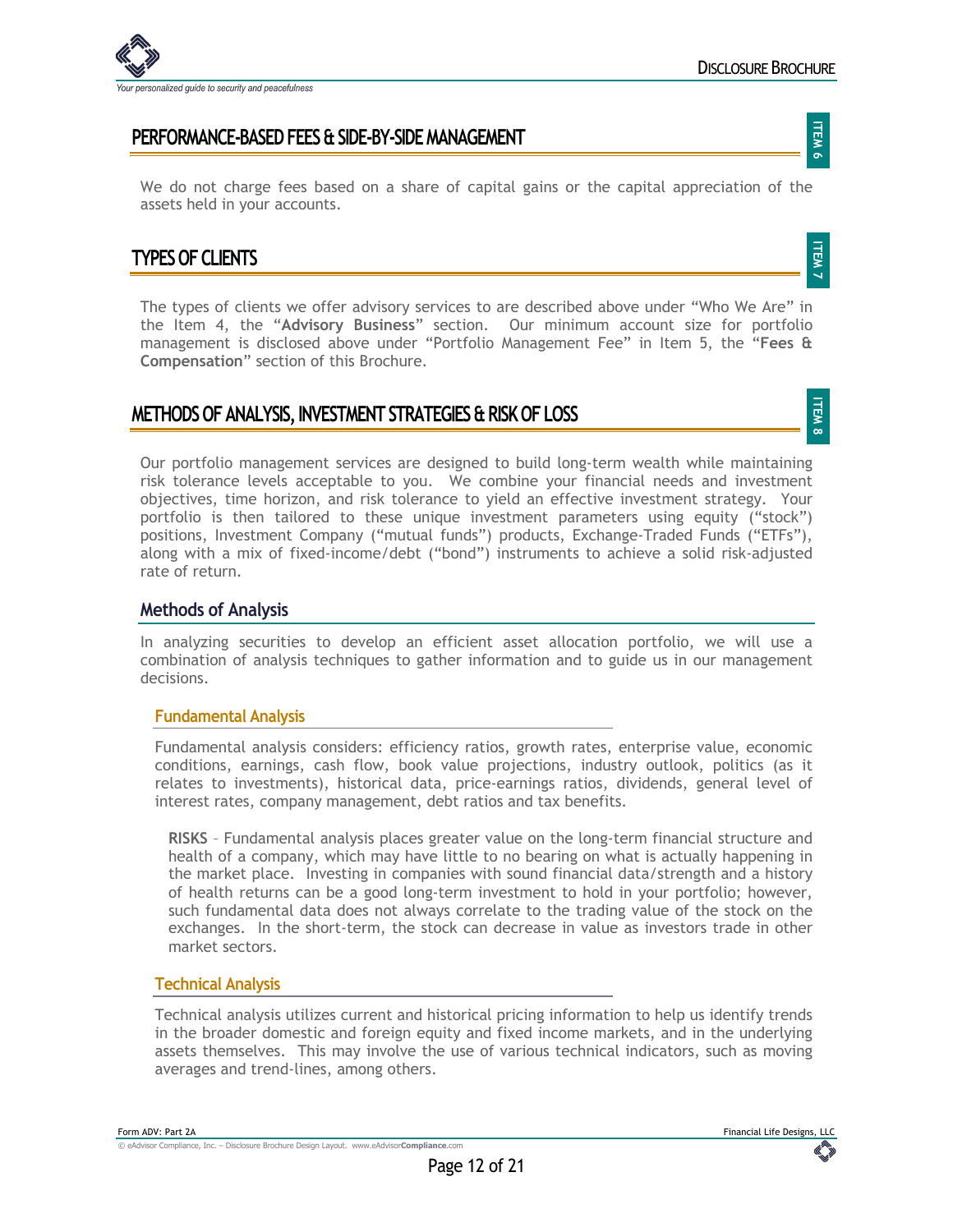

**RISKS** – Technical analysis is charting the historical market data of a stock, taking into consideration current market conditions, to forecast the direction of a future stock price rather than using fundamental tools for evaluating a company's financial strength. Technical analysis focuses on the price movement of a security trading in the market place. This is an ideal tool for short-term investing to identify ideal market entry/exit points. However, no market indicator is absolutely reliable and your investment portfolio can underperform in the short-term should the market indicators be incorrect.

**Fundamental analysis** provides us with a broad long-term view of a security that begins with determining a company's value and the strength of its financials while **technical analysis** is short-term focusing on the statistics generated by market activity.

#### **Investment Strategies**

We are not bound to a specific investment strategy or ideology for the management of your investment portfolio. We understand markets and **money made** from increased stock values has greater risk (volatility) than **money earned** from dividends (secure and stable) in incomeoriented securities. Our goal is to balance making and earning money by maintaining a disciplined management approach, regardless of the strategy, so as to not sacrifice long-term goals for short-term gains.

#### **Asset Allocation**

Asset allocation is a broad term used to define the process of selecting a mix of asset classes and the efficient allocation of capital to those assets by matching rates of return to a specified and quantifiable tolerance for risk. From this we may use more narrow and aggressive asset allocation derivatives.

Other features of our asset allocation strategies can utilize these portfolio-modeling structures for analyzing various possible portfolio groupings of securities.

#### **Modern Portfolio Theory**

Modern Portfolio Theory ("MPT")<sup>11</sup> is the analysis of a portfolio of stocks as opposed to selecting stocks based on their unique investment opportunity. The objectives of MPT is to determine your preferred level of risk and then construct a portfolio that seeks to maximize your expected return for that given level of risk.

#### **Tactical Allocation Modeling**

Tactical asset allocation is a dynamic investment strategy that actively rebalances a portfolio allocation mix to take advantage of short-term market pricing anomalies or strong market sectors.

#### **Capital Asset Pricing Model ("CAPM")**

 $CAPM<sup>12</sup>$  is a model for pricing an individual security or portfolio and its relationship to an expected return to help calculate investment risk and what the return on an investment should be expected.

<sup>11</sup> The "Portfolio Theory" was developed and introduced by Harry M. Markowitz in his paper "Portfolio Selection" published in 1952 by the *Journal of Finance* while he was working on his PhD doctoral thesis at the University of Chicago. Mr. Markowitz further refined his theory during the latter part of the 1950's and on into the 70's. Along the way, his theory became known as the "Modern Portfolio Theory". Mr. Markowitz won the Nobel Memorial Prize in Economic Sciences in 1990 as a co-laureate along with William Sharpe.

<sup>12</sup> Capital Asset Pricing Model is the work of financial economist William Sharpe and introduced in his book "Portfolio Theory and Capital Markets" published in 1970 by *McGraw-Hill*. Mr. Sharpe expanded Modern Portfolio Theory to include two types of risk: Systematic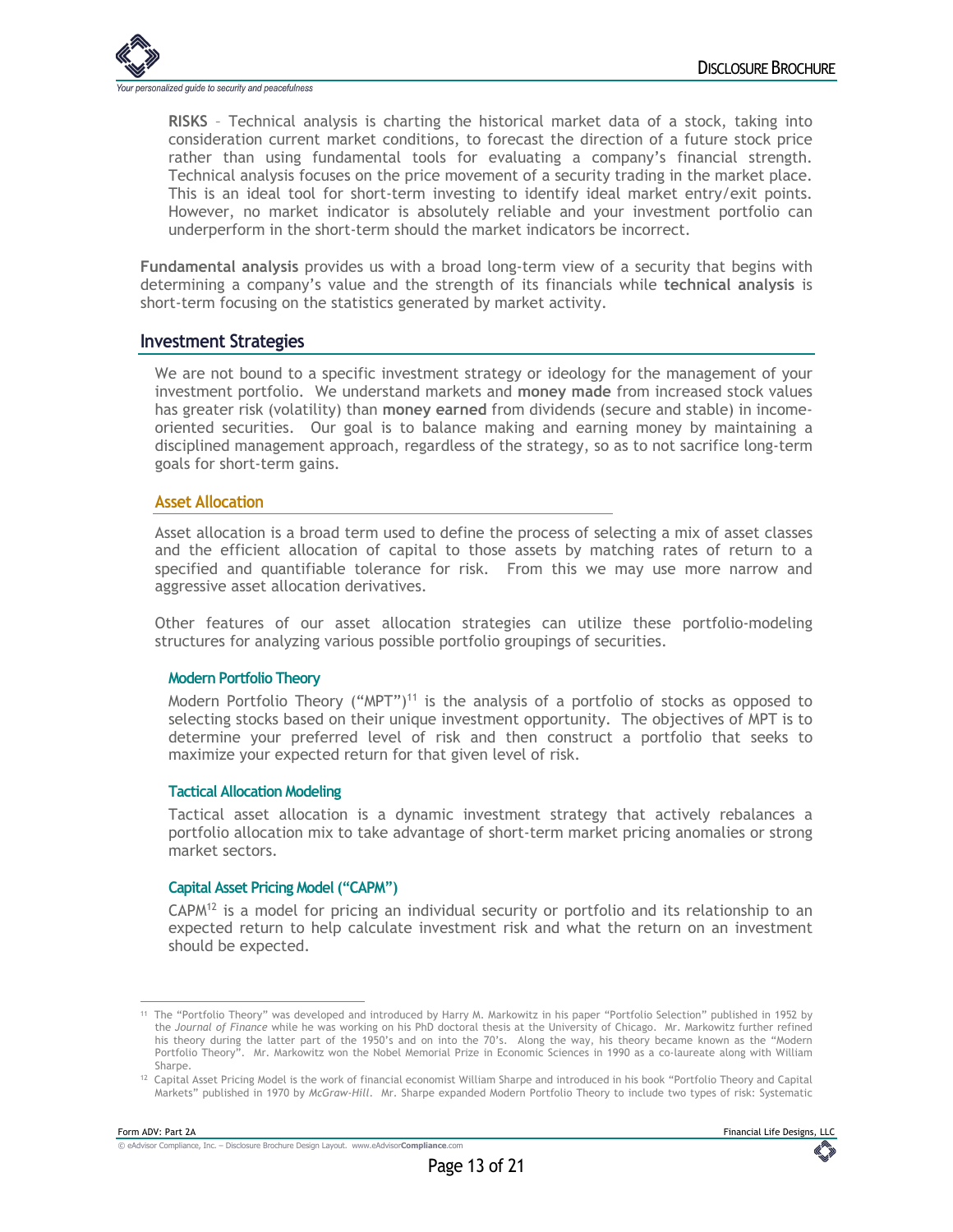

#### **Sharpe Ratio Model**

Sharpe Ratio<sup>13</sup> is a risk-adjusted measure of return often used to evaluate the performance of a portfolio. The Sharpe Ratio is the average return earned in excess of the risk-free rate per unit of volatility.

#### **Dollar-Cost Averaging**

Dollar-cost averaging is the technique of buying a fixed dollar amount of securities at regularly scheduled intervals, regardless of the price per share. This will gradually, over time, decrease the average share price of the security. Dollar-cost averaging lessens the risk of investing a large amount in a single investment at the wrong time.

#### **Managing Risk**

The biggest risk to you is the risk that the value of your investment portfolio will decrease due to moves in the market. This risk is referred to as the **market risk** factor, also known as variability or volatility risk. Other important risk factors:

- $\bullet$  Interest Rate Risk Interest rate risk affects the value of bonds more than stocks. Essentially, when the interest rate on a bond begins to rise, the value (bond price) begins to drop; and vice versa, when interest rates on a bond fall, the bond value rises.
- **Equity Risk** Equity risk is the risk that the value of your stocks will depreciate due to stock market dynamics causing one to lose money.
- $\triangleleft$  Currency Risk Currency risk is the risk that arises from the change in price of one currency against that of another. Investment values in international securities can be affected by changes in exchange rates.
- $\triangle$  Inflation Risk The reduction of purchasing power of investments over time.
- **EXECOMMODITY Risk** Commodity risk refers to the uncertainties of future market values and the size of future income caused by the fluctuation in the prices of commodities (i.e., grains, metals, food, electricity, etc...).

The risk factors we have cited here are not intended to be an exhaustive list, but are the most common risks your portfolio will encounter. Other risks that we haven't defined could be political, over-concentration, and liquidity to name a few. However, notwithstanding these risk factors, the most important thing for you to understand is that regardless of how we analyze securities or the investment strategy and methodology we use to guide us in the management of your investment portfolio, **investing in a security involves a risk of loss that you should be willing and prepared to bear;** and furthermore, **past market performance is no guarantee that you will see equal or better future returns on your investment**.

## **DISCIPLINARY INFORMATION**

We have no legal or disciplinary events to report.



**ITEM 9**

Risk and Unsystematic Risk. Mr. Sharpe won the Nobel Memorial Prize in Economic Sciences in 1990 as a co-laureate along with Harry Markowitz.

<sup>13</sup> Nobel laureate and economist William F. Sharpe developed the Sharpe Ratio.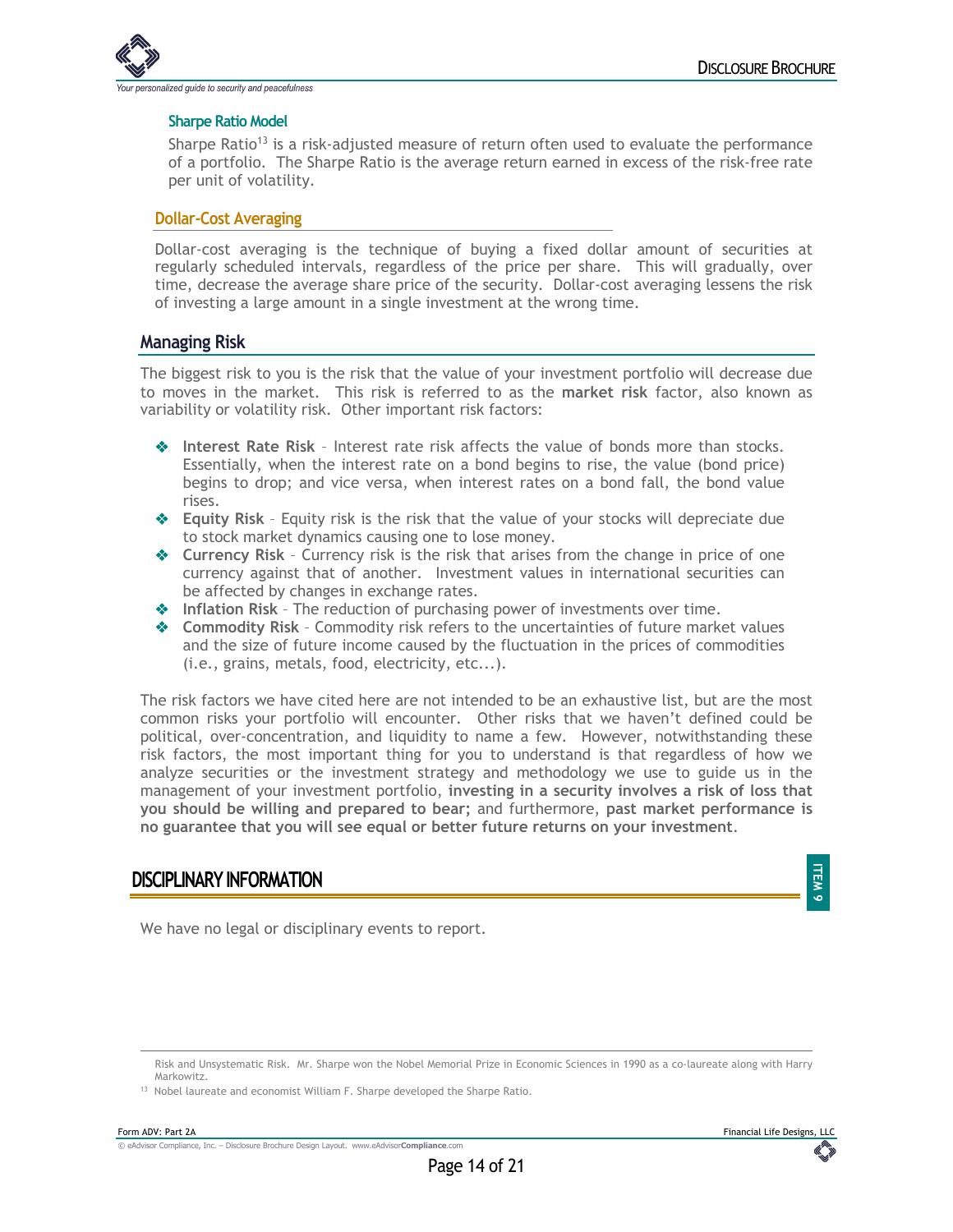

**ITEM 11**

## **OTHER FINANCIAL INDUSTRY ACTIVITIES & AFFILIATIONS**

We are a fee-only registered investment advisor; none of our supervised persons are licensed, or are related to, another financial industry participant and therefore no disclosure is necessary for this item.

## **CODE OF ETHICS, PARTICIPATION OR INTEREST IN CLIENT TRANSACTIONS & PERSONAL TRADING**

#### **Code of Ethics**

As a fiduciary, the Company has an affirmative duty to render continuous, unbiased investment advice, and at all times act in your best interest. To maintain this ethical responsibility, we have adopted a Code of Ethics that establishes the fundamental principles of conduct and professionalism expected by all personnel in discharging their duties. This Code is a valueladen guide committing such persons to uphold the highest ethical standards, rooted in the most elementary maxim. Our Code of Ethics is designed to deter inappropriate behavior and heighten awareness as to what is right, fair, just and good by promoting:

- $\triangle$  Honest and ethical conduct.
- $\triangleleft$  Full, fair and accurate disclosure.
- $\triangleleft$  Compliance with applicable rules and regulations.
- $\triangle$  Reporting of any violation of the Code.
- ◆ Accountability.

To help you understand our ethical culture and standards, how we control sensitive information and what steps have been taken to prevent personnel from abusing their inside position, a copy of our Code of Ethics is available for review upon request.

#### **Client Transactions**

We have a fiduciary duty to ensure that your welfare is not subordinated to any interests of ours or of our personnel. The following disclosures are internal guidelines we have adopted to assist us in protecting all of our clientele.

#### **Participation or Interest**

It is against our policies for any owners, officers, directors and employees to invest with you or with a group of clients, or to advise you or a group of clients to invest in a private business interest or other non-marketable investment unless prior approval has been granted by our Chief Compliance Officer, and such investment is not in violation of any SEC and/or State rules and regulations.

#### **Insider Trading Policy**

We comply with the Insider Trading and Securities Fraud Enforcement Act of 1988. We do not share any non-public information with anyone who does not need to know and have established internal controls to guard your personal information.

#### **Class Action Policy**

The Company **does not elect to participate** in class action lawsuits on your behalf. Such decisions shall remain with you or with an entity you designate. However, if you have specific questions you may contact us and we will help explain the particulars. Keep in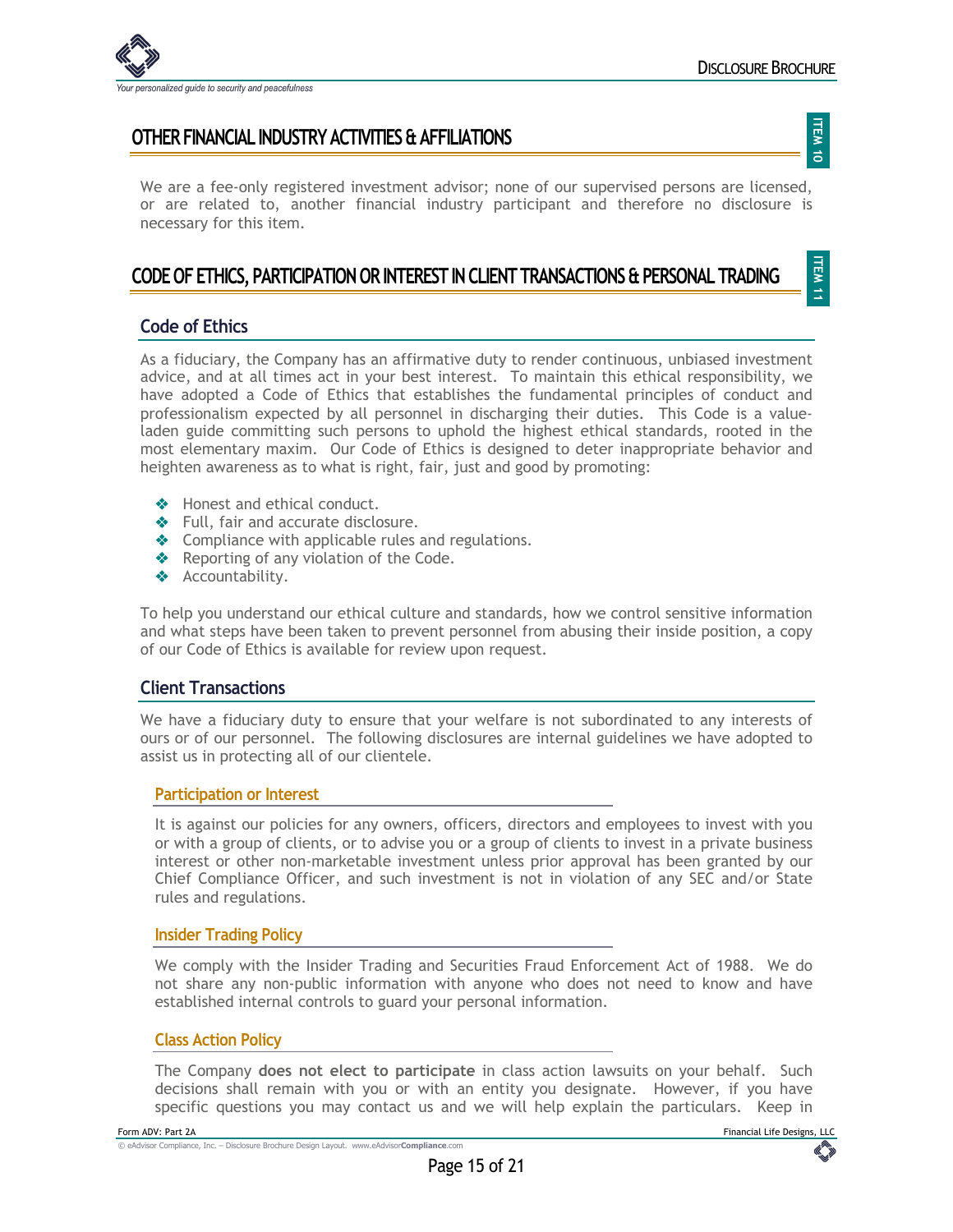

mind, any final determination of whether to participate, and the completion and tracking of any such related documentation, shall rest with you.

## **Personal Trading**

Employees of ours are permitted to personally invest their own monies in securities, which may also be, from time to time, recommended to you. Sometimes, such investment purchases are independent of, and not connected in any way to, the investment decisions made on your behalf. However, there may be instances where investment purchases for you may also be made, at or about the same time, in an employee's account. This practice can create a conflict of interest as our employees may benefit from the sale and purchase of those securities. In these situations, we have implemented the following guidelines in order to ensure our fiduciary integrity:

- **1.** No employee acting as an Investment Advisor Representative ("IAR"), or who has discretion over your account, shall buy or sell securities for their personal portfolio(s) where their decision is substantially derived, in whole or in part, by reason of his or her employment, unless the information is also available to the investing public on reasonable inquiry. No employee of ours shall prefer his or her own interest to that of yours or any other advisory client.
- **2.** Our Chief Compliance Officer reviews securities holdings for all our access employees on a regular basis.
- **3.** We require that all employees act in accordance with all applicable Federal and State regulations governing registered investment advisory practices.
- **4.** Bunched orders (See "Aggregating Trade Orders" below under Item 12, "**Brokerage Practices**") may include employee accounts. In such cases, priority and advantage will be given to satisfy your order first regardless of the situation.
- **5.** Any individual not in observance of the above may be subject to termination.

Personal trading activities are monitored by our Chief Compliance Officer to ensure that such activities do not impact your security or create conflicts of interest.

## **BROKERAGE PRACTICES**

#### **Custodial Services**

The Company maintains a custodial relationship with TD AMERITRADE, Inc., a licensed registered broker-dealer (member FINRA/SIPC/NFA), through their division TD AMERITRADE Institutional for investment advisors. TDA offers us services, which include custody of securities, trade execution, clearance and settlement of transactions.

Our recommendation for you to custody your assets with TDA has no direct correlation to the services we receive from TDA and the investment advice we offer you, although **we do receive economic benefits for which we do not have to pay** through our relationship with TDA that are typically not available to TDA retail clients. This creates an incentive for us to recommend TDA based on the economic benefits we receive rather than on your interest in receiving most favorable execution. These economic benefits include the following products and services provided without cost or at a discount:

- \* Receipt of duplicate client statements and confirmations;
- \* Research related products and tools and consulting services;
- $\triangleleft$  Access to a dedicated trading desk;
- $\triangleleft$  Access to batch trading (which provides the ability to aggregate securities transactions for execution and then allocate the appropriate shares to accounts);

**ITEM 12**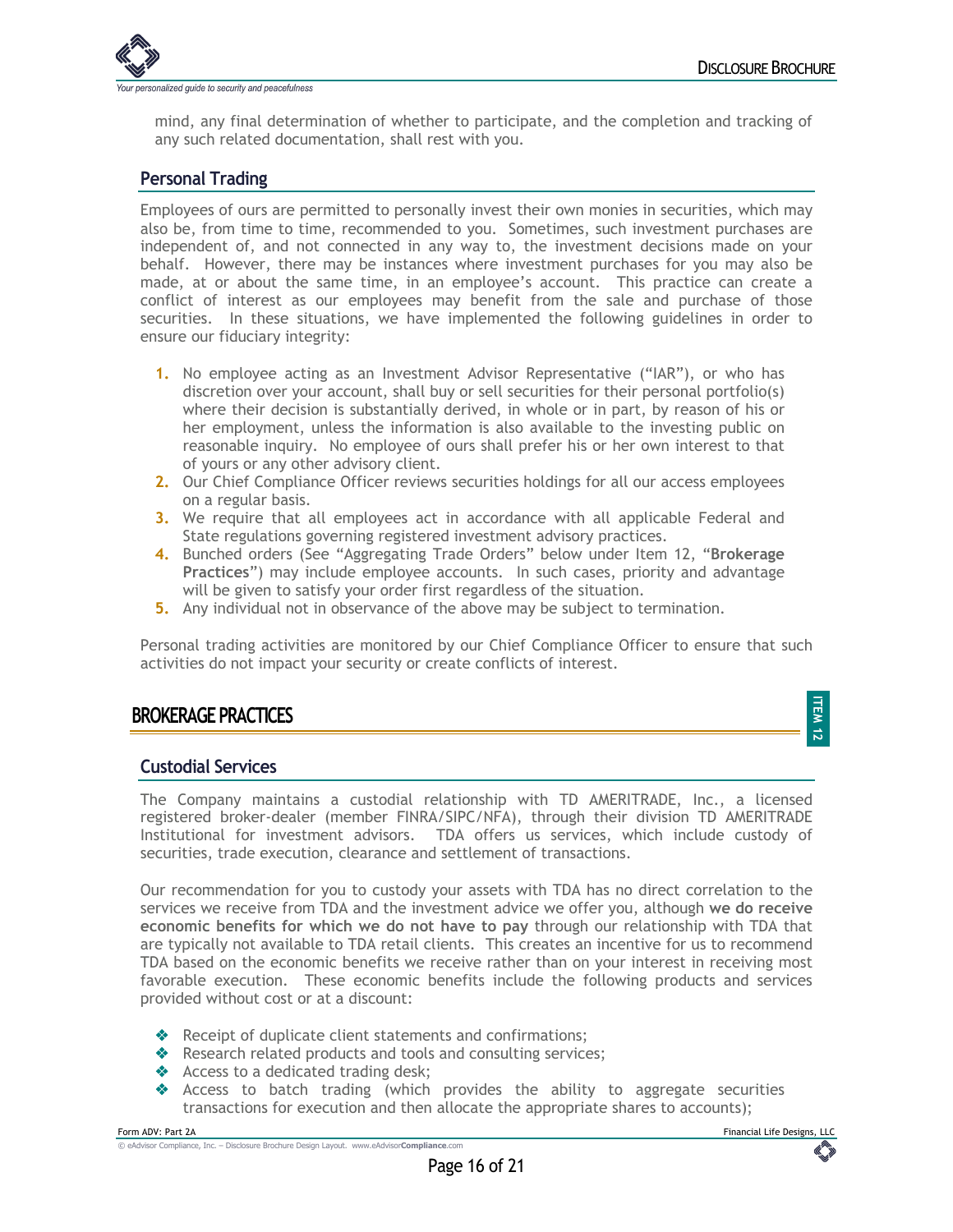

- Ine ability to have advisory fees deducted directly from accounts;
- v Access to an electronic communications network for order entry and account information; and,
- Access to mutual funds and ETFs with no transaction fees and to certain institutional money managers.

**We are not a subsidiary of, or an affiliated entity of, TDA**. We have sole responsibility for investment advice rendered, and **our advisory services are provided separately and independently from TDA**.

#### **Direction of Transactions and Commission Rates (Best Execution)**

**We have a fiduciary duty to put your interests before our own**. The advisory support services we receive from TDA creates an economic benefit to us and a potential conflict of interest to you; in that, our recommendation to custody your account(s) with TDA may have been influenced by these arrangements/services. **This is not the case**; we have selected TDA as our custodian of choice based on:

- **1.** Their competitive transaction charges, trading platform, and on-line services for account administration and operational support.
- **2.** Their general reputation, trading capabilities, investment inventory, their financial strength, and our personal experience in working with TDA staff.

Since we do not recommend, suggest, or make available a selection of custodians other than TDA, **best execution may not always be achieved**. Therefore, **you do not have to accept our recommendation to use TDA** as your custodian. However, if you direct us to use another custodian, **we may not be able to provide you complete institutional services and such service may cost you more in transaction fees**.

#### **Aggregating Trade Orders**

Our objective in order execution is to act fairly, impartially, and to take all reasonable steps to obtain the best possible results (known as "best execution") for our clients. Therefore, we typically bunch (aggregate) orders for a block trade when: (i) the bunching of orders is done for the purpose of achieving best execution; and, (ii) no client is systematically advantaged or disadvantaged by bunching the orders.

In consideration of these objectives, we will take into account the unique execution factors of the buy/sell order before bunching accounts for a block trade. A few of those factors are:

- **◆ Security Trading Volume** Bunching orders in a block trade can secure price parity and continuity for our clients during heavy trading activity.
- $\triangle$  **Number of Clients** The fewer the number of client accounts involved in the bunched order may not yield better pricing or order execution; it may be more advantageous to perform an individual market order for each client. In addition, preparing individual market orders, for the small number accounts involved, may be quicker to complete than preparing a bunch order.
- v **Financial Instruments** The type of security involved as well as the complexity of order can affect our ability to achieve best execution.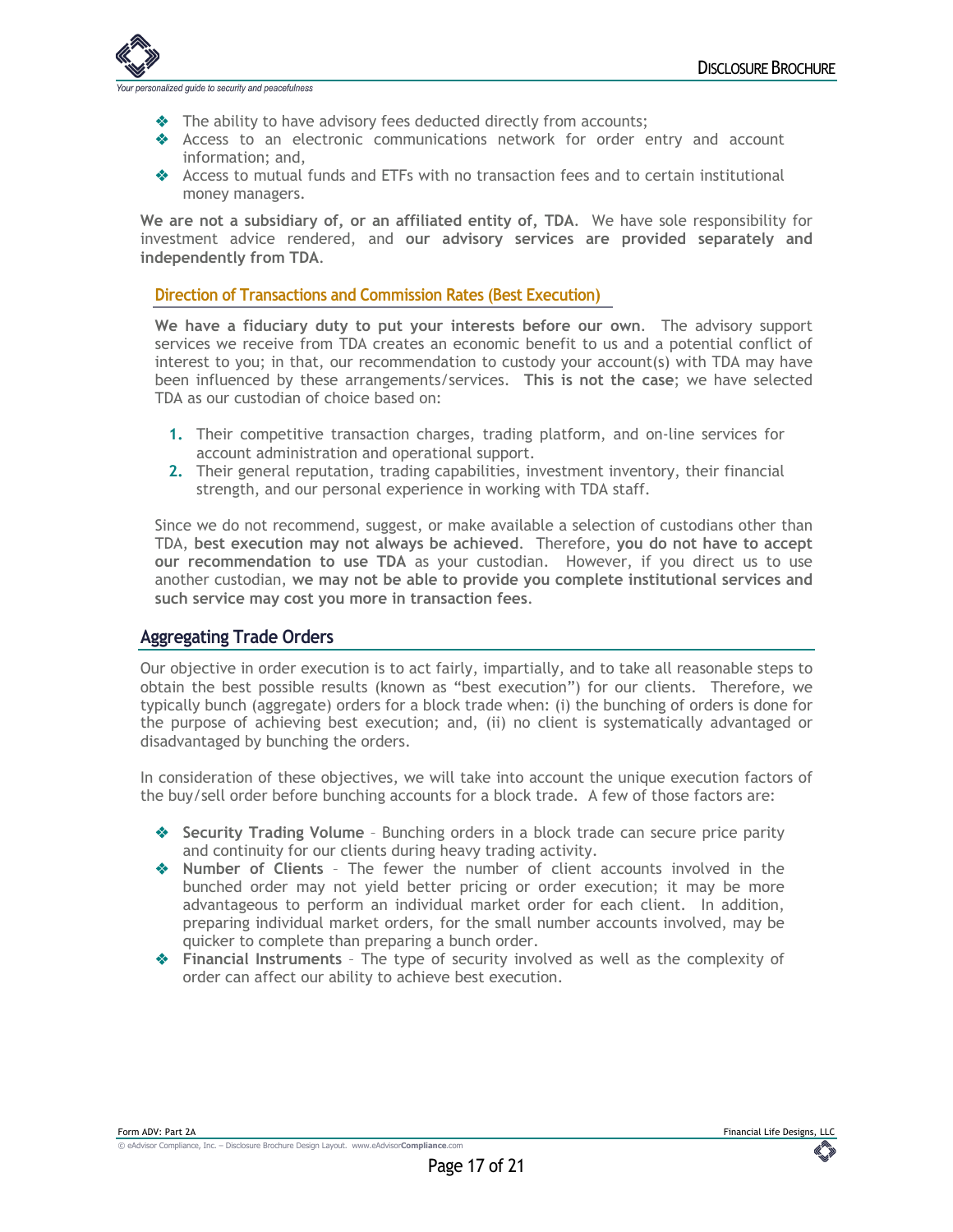

## **REVIEW OF ACCOUNTS**

**ITEM** ن<del>ہ</del>

> **ITEM 14**

#### **Portfolio Management Reviews**

Your investment strategies and investments are monitored by Audrey W. Jones and reviewed on an on-going basis. The general economy, market conditions, and/or changes in tax law can trigger more frequent reviews. Cash needs will be adjusted as necessary. Material changes in your personal/financial situation and/or investment objectives will require additional review and evaluation for us to properly advise you on revisions to previous recommendations and/or services. However, it is **your responsibility to communicate these changes** for us to make the appropriate corrections to your management account(s).

You will receive statements, at least quarterly, from TDA where your account(s) are held in custody that identifies your current investment holdings, the cost of each of those investments, and their current market values. You are encouraged to review the trading activities disclosed on your account statements which summarizes your portfolio account value, current holdings, and all account transactions made during the quarter. It is important for you to review these documents for accurate reporting and to determine whether we are meeting your investment expectations.

#### **Financial Planning Reviews**

Ms. Jones will work closely with you to be sure the action points identified in the financial plan have been or are being properly executed. Once the action points have been completed, the financial plan should be reviewed at least annually. Material changes in your lifestyle choices, personal circumstances, the general economy, or tax law changes can trigger more frequent reviews. However, **it is your responsibility to communicate these changes** to us so that the appropriate adjustments can be made.

## **CLIENT REFERRALS & OTHER COMPENSATION**

#### **Referral Compensation**

We do not receive any economic benefit from an independent party for managing your account(s). In addition, we do not compensate persons/firms for client referrals.

#### **Other Compensation (Indirect Benefit)**

The Company receives an indirect economic benefit from TDA (See "Custodial Services" above under Item 12, "**Brokerage Practices**" for more detailed information on what these services and products could be.)

#### **Financial Planning Compensation**

There are also potential conflicts of interest when Audrey W. Jones suggests the need for outside consultations and professional services (i.e., attorneys, accountants, insurance agents, etc.) to implement certain aspects of a financial plan. Even though Ms. Jones does not share in any fees earned by the outside professionals when implementing the financial plan, or receive any commission in recommending insurance products or brokerage services, it does create an incentive on her part to refer your business to only those professionals that in turn refer potential clients to the Company. This can eliminate the possibility for you to be referred to someone who may provide equivalent professional services, and possibly at a lower cost.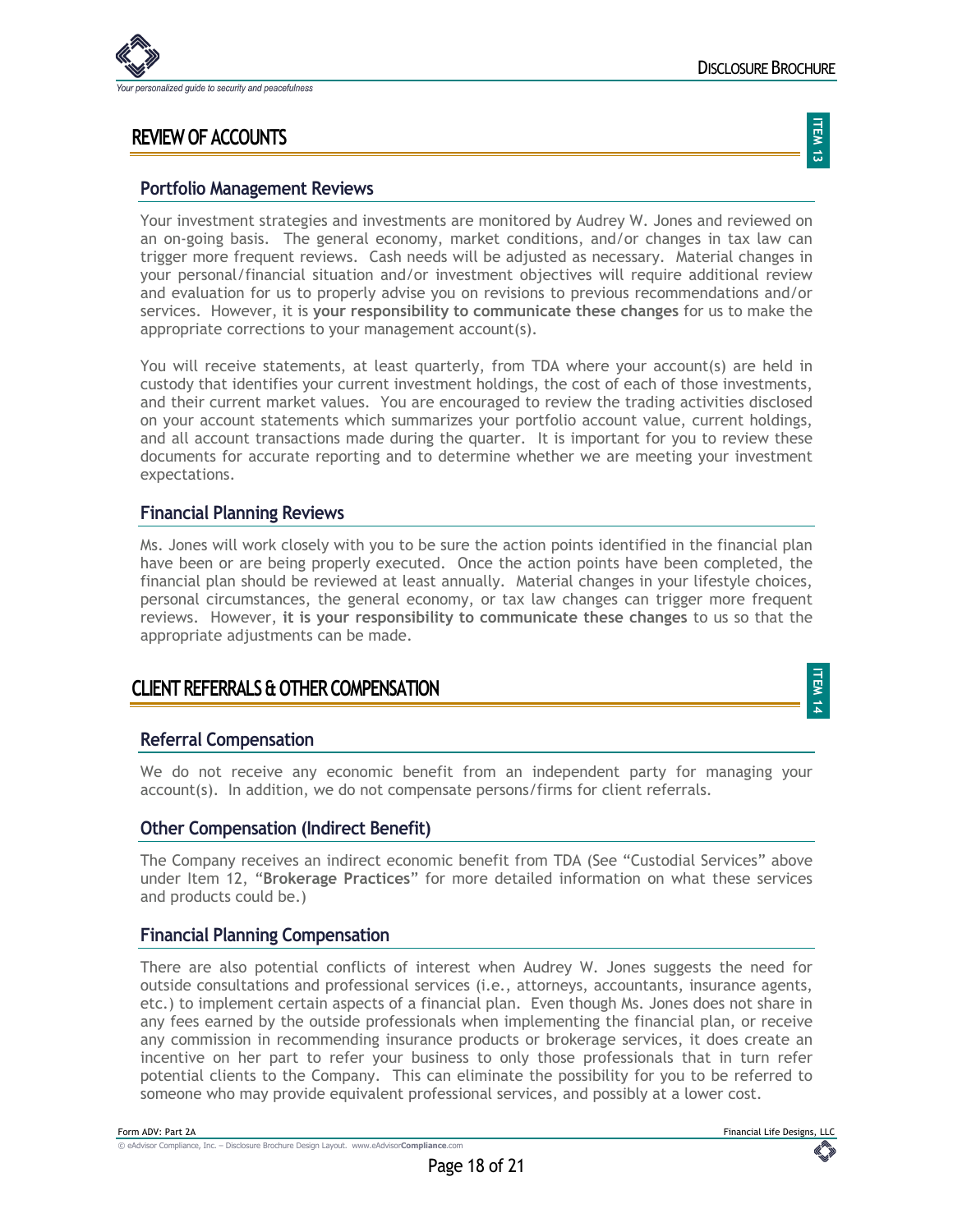

Therefore, to ensure you understand the full relationship of Ms. Jones to any related persons and outside parties that she may refer business, as well as the choices and risks you have in receiving financial planning along with all other investment recommendations, the following disclosures are provided:

- $\bullet$  You are under no obligation to have any related parties that we recommend prepare planning documents (i.e.; financial, estate, tax, insurance agent, registered representative, etc. …). **You are free to choose those outside professionals to implement the recommendations made in the financial or estate plan.**
- $\triangleleft$  Certain aspects of a financial plan require the assistance of a Registered Representative of a broker-dealer to execute securities transaction and/or a licensed insurance agent to purchase insurance products. In these situation, regardless of who performs the transaction(s), **such person will earn a commission**.
- $\triangle$  The Company does not receive any economic benefit form referring you to another professional without first notifying you of such possibilities.

Notwithstanding such potential conflicts of interest, we strive to serve your best interest and ensure such disclosures are being properly made to you in compliance with the Investment Advisers Act of 1940, Rule 275.206.

## **Retirement Rollover Compensation**

Earning a management fee from recommending the rollover of retirement plan assets to an IRA we manage is considered "self-dealing" and prohibited unless we comply with the Prohibited Transaction Exemption ("PTE") 2020-02, "Improving Investment Advice for Workers & Retirees" exemption issued by the Department of Labor. The DOL considers earning a management fee "self-dealing" because it increases our compensation and profits while potentially disregarding the underlying costs paid by, and the services provided under, the retirement plan that might be more beneficial to you should your retirement assets remain with the plan. Therefore, when it comes to your retirement assets, there are typically four options you should consider when leaving an employer:

- $\triangleq$  Leave the account assets in the former employer's plan, if permitted.
- $\triangle$  Rollover the assets to the new employer's plan if one is available and rollovers are permitted.
- \* Rollover the account assets to an Individual Retirement Account (an "IRA"); or,
- $\triangleleft$  Cash out the retirement account assets (There may be tax consequences and/or IRS penalties depending on your age.).

Should you approach us to advise you on which option would be the best for your situation, we have an economic incentive to recommend you rollover your retirement account to a managed IRA account with us where we would earn a management fee on the assets. This can create a conflict of interest and the objectivity of the advice we render subjective and a disadvantage to you. Therefore, if we recommend you rollover your retirement account to an individually managed IRA account, you are under no obligation to engage us to manage your assets. You are free to take your account anywhere.

## **CUSTODY**

## **ITEM** <u>ជា</u>

#### **Management Fee Deduction**

We do not take possession of or maintain custody of your funds or securities, but will simply monitor the holdings within your portfolio and trade your account based on your stated investment objectives and guidelines. Physical possession and custody of your funds and/or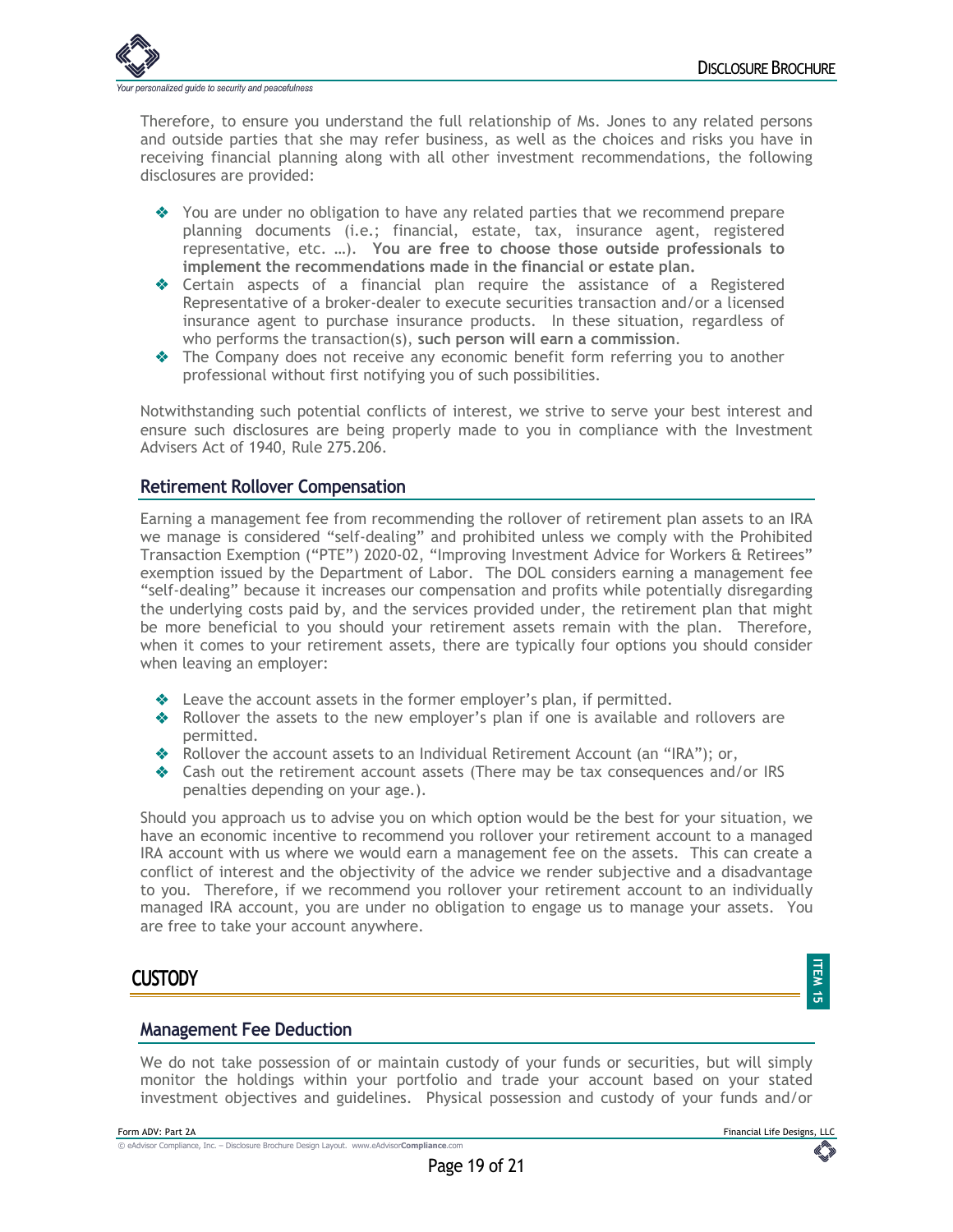**ITEM 17**



securities are maintained with TD AMERITRADE, Inc. as indicated above in Item 12, "**Brokerage Practices**."

We are however defined as having custody since you have authorized us to deduct our advisory fees directly from your account. To protect you as well as to protect our advisory practice, we have implemented the following regulatory safeguards:

- ◆ We report to the regulatory authority (the Florida Office of Financial Regulation) having jurisdiction over our advisory practice that we have custody.
- $\triangleq$  Your funds and securities will be maintained with a qualified custodian (TDA) in a separate account in your name.
- v Authorization to withdraw our management fees directly from your account will be approved by you prior to engaging in any portfolio management services.
- $\triangle$  At the time we notify the qualified custodian to withdraw our quarterly fee from your account, we will send you a quarterly notice itemizing our fee. Itemization includes the formula used to calculate our fee, the amount of assets under management the fee is based on, and the time period covered by the fee.

TDA is required by law to send you, at least quarterly, statements summarizing the specific investments currently held in your account, the value of your portfolio, and account transactions. **You are encouraged to compare the financial data contained in our report and/or itemized fee notice with the financial information disclosed in your account statement from TDA to verify the accuracy and correctness of our reporting**.

## **INVESTMENT DISCRETION**

We have you complete our Investment Advisory Agreement, which sets forth our discretionary trading authority to buy and sell securities in whatever amounts are determined to be appropriate for your account and whether such transactions are with, or without, your prior approval.

You may, at any time, impose restrictions, **in writing**, on our discretionary authority (i.e., limit the types/amounts of particular securities purchased for your account, exclude the ability to purchase securities with an inverse relationship to the market, limit our use of leverage, etc.).

## **VOTING CLIENT SECURITIES**

**We do not vote client proxies**. You understand and agree that you retain the right to vote all proxies solicited for securities held in your managed accounts. TDA, the custodian of your managed accounts, will mail you all proxy solicitations. Any proxy solicitations inadvertently received by us will be immediately forwarded to you for your evaluation and decision.

However, if you have specific questions regarding an action being solicited by the proxy that you do not understand or you want clarification, you may contact us and we will explain the particulars. **Keep in mind we will not advise you in a direction to vote; the ultimate decision on how you vote is your responsibility and left to you to decide**.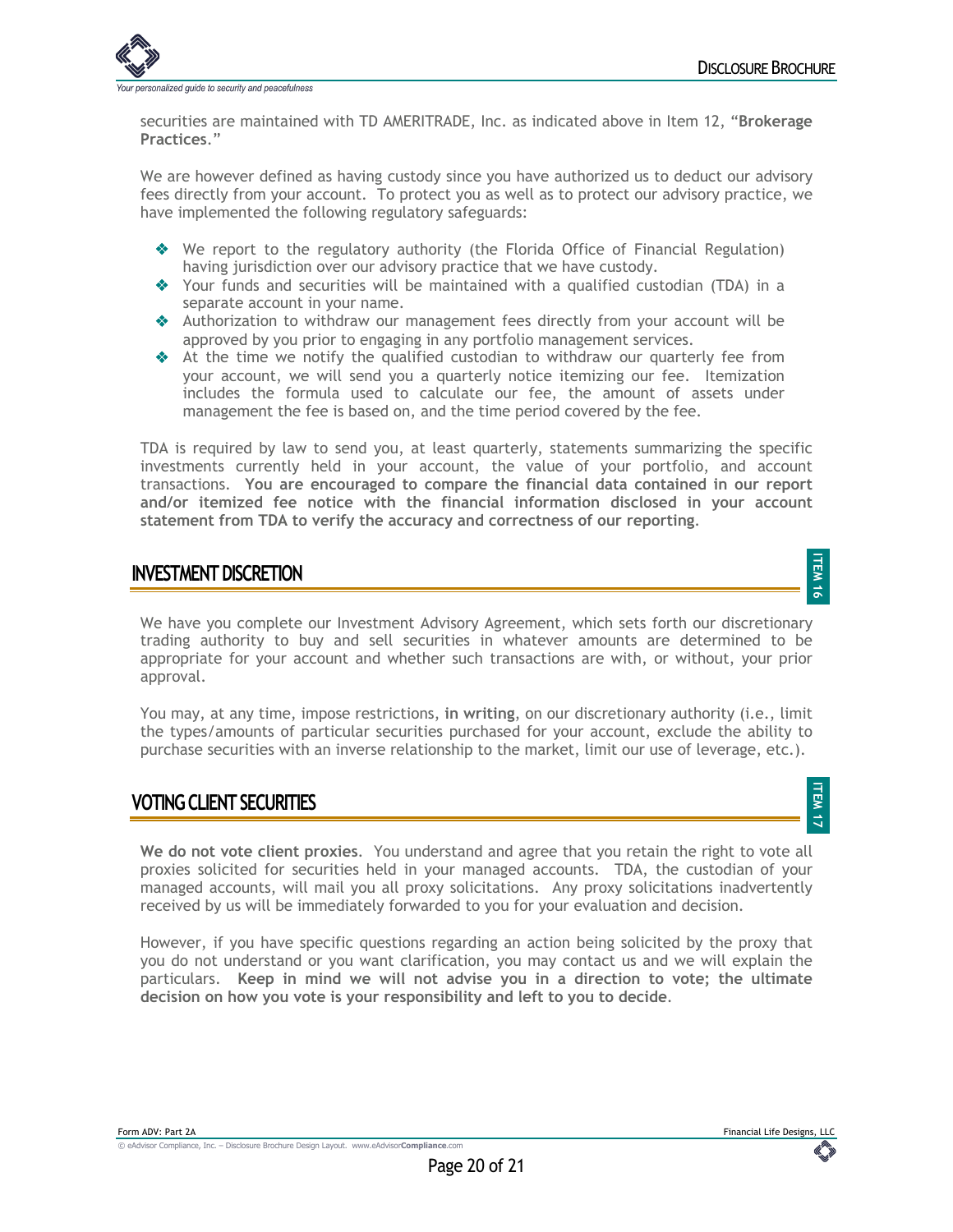

**ITEM 19**

## **FINANCIAL INFORMATION**

We are not required to include financial information in our Disclosure Brochure since we will not take physical custody of client funds or securities or bill client accounts six (6) months or more in advance for more than \$500. We are not aware of any current financial conditions that are likely to impair our ability to meet our contractual commitments to you.

In addition, the Company has not, nor have any of our officers and directors, been the subject of a bankruptcy petition at any time during the past ten years.

## **REQUIREMENTS FOR STATE-REGISTERED ADVISERS**

Information of each of our principal executive officers and supervised persons can be found in the attached Form ADV Part 2B: Brochure Supplements.

## **END OF DISCLOSURE BROCHURE**